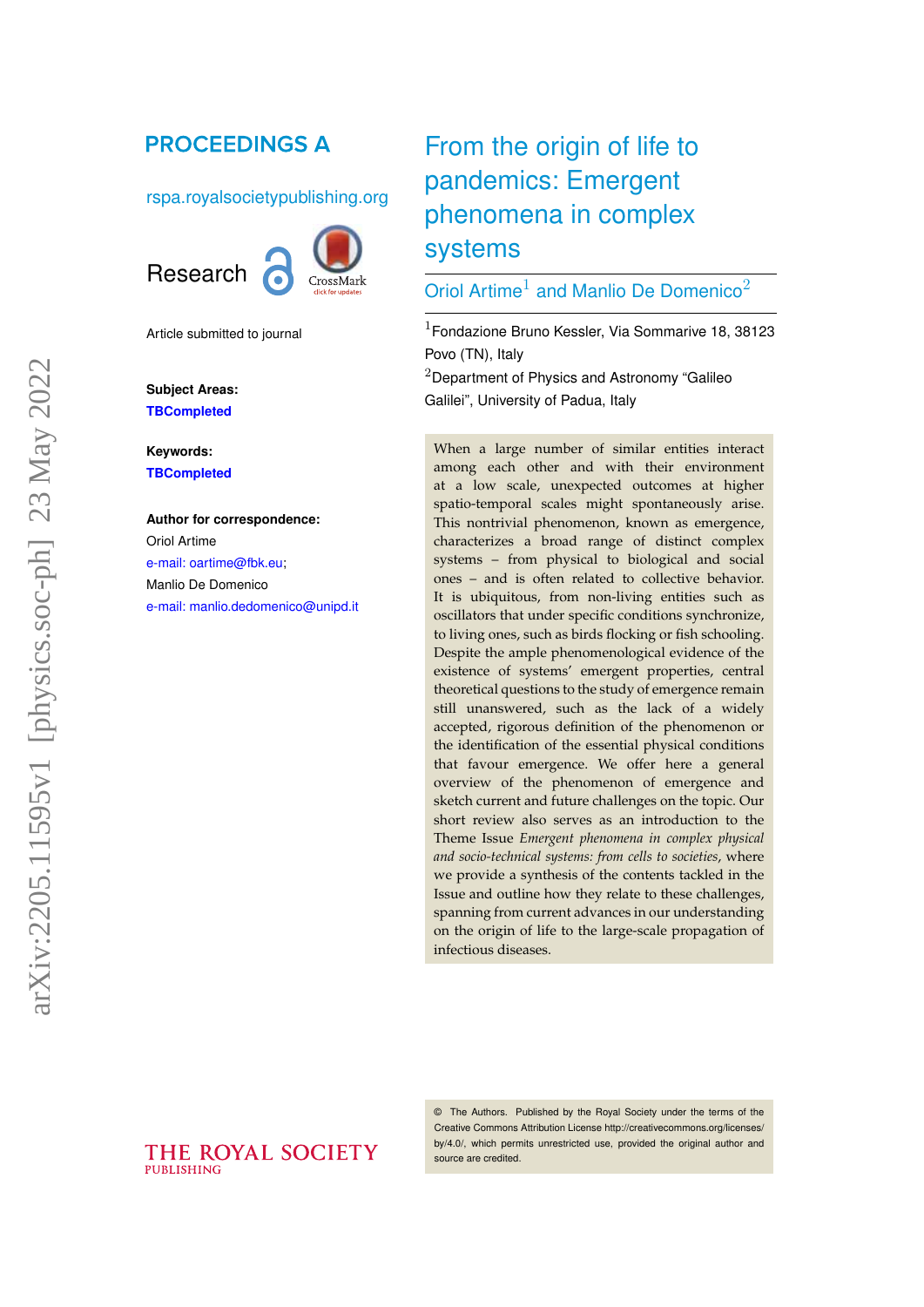#### 1. Introduction

"*d oijw ao o fyrg bafjdsdpw dweoda wdhao jrfgb sag wdgy d ias dsih sig qqpdjwe fjrfb dvvs*". In the previous sentence each character is randomly generated: the way characters cluster together, while being separated by spaces, are usually interpreted as words and sequences of words are used to transmit information, e.g. a message. However, there is apparently no intelligible knowledge that can be extracted from the above example: from the perspective of the reader there is a lack of those familiar patterns that one routinely uses to communicate and expects to find with respect to some prior (e.g., a scientific paper written in English). Concisely, we can argue that there is no concept or knowledge in a single character: a sequence of characters (i.e., a word) and a sequence of words (i.e., a sentence) exchanged between a sender and a receiver becomes meaningful when both of them spontaneously start to use repeating patterns which they identify as meaningful. In other words, language is an emergent phenomenon requiring a symbolic representation for units (i.e., the characters) and their interactions (i.e., special sequences of characters).

Rather intriguingly, such a *spontaneous appearance* of meaningful structures in space and time is an ubiquitous phenomenon observed from the microscopic scale  $-e.g.,$  in molecular interactions within a cell – to the macroscopic one – e.g., the cosmic web, in complex adaptive matter [\[1\]](#page-13-0). In the following, we will briefly review the phenomenology concerning emergent phenomena and provide an operational definition of emergence as a hallmark of complexity that can be applied to a variety of complex systems, regardless if they are natural, social or artificial.

## 2. A brief historical overview

A primordial concept can be already found in the "Metaphysics" written by the ancient Greek philosopher Aristotle, where it is argued that a totality is something besides the parts. The same concept, but with a slightly different meaning, can be found in Gestalt psychology, based on the intuition that organisms do not merely perceive individual components but entire patterns or configurations: in a nutshell, "the whole is other than the sum of the parts" [\[2\]](#page-13-1), and a similar concept appears in the work by William M. Wheeler in 1926 [\[3](#page-13-2)[,4\]](#page-13-3). The concept has been invoked by emergentist philosophers such as Samuel Alexander and Charlie Dunbar Broad in contrast to reductionism in the '20s, although a more formal approach was developed by the pioneers of cybernetics in the '40s. In fact, cybernetics deals with systems and their causal feedback loops: among its founders there were Norbert Wiener and John von Neumann, the latter being the first to propose cellular automata and a universal constructor, both concepts strictly related to emergence. Ludwig von Bertalanffy, in particular, was among the founders of general systems theory, providing the first mathematical ground to describe the complexity observed in biological and social systems [\[5,](#page-13-4)[6\]](#page-13-5).

It was during the '70s that the Nobel Laureate Phil Anderson warned against the perils of reductionism. In [\[7\]](#page-13-6), he gave specific examples where reductionist thinking fails and highlighted the fact that the most fundamental physical laws were unable to explain new properties and behaviors arising in the assembly of a large number of units obeying those fundamental laws. An important consequence of this is that he opened the door to the existence of fundamental laws at different levels of complexity, e.g., the objects of study in biology do not follow the laws of chemistry, likewise the objects of study in chemistry do not follow the laws of particle physics. Anderson argued that, even if we are looking at a single level of complexity in this hierarchy, it is via a process of *symmetry breaking* that the state of a large system composed by many entities might not follow the rules of the fundamental laws that the entities themselves follow. Hence, the appearance of new properties is intimately linked with the disappearance of the symmetries of a system, be them spatial, temporal, informational, etc. As a particular example of emergence by symmetry breaking, we can mention the formation of complex spatio-temporal patterns in dissipative systems, where the isotropic symmetry that one would expect from thermodynamics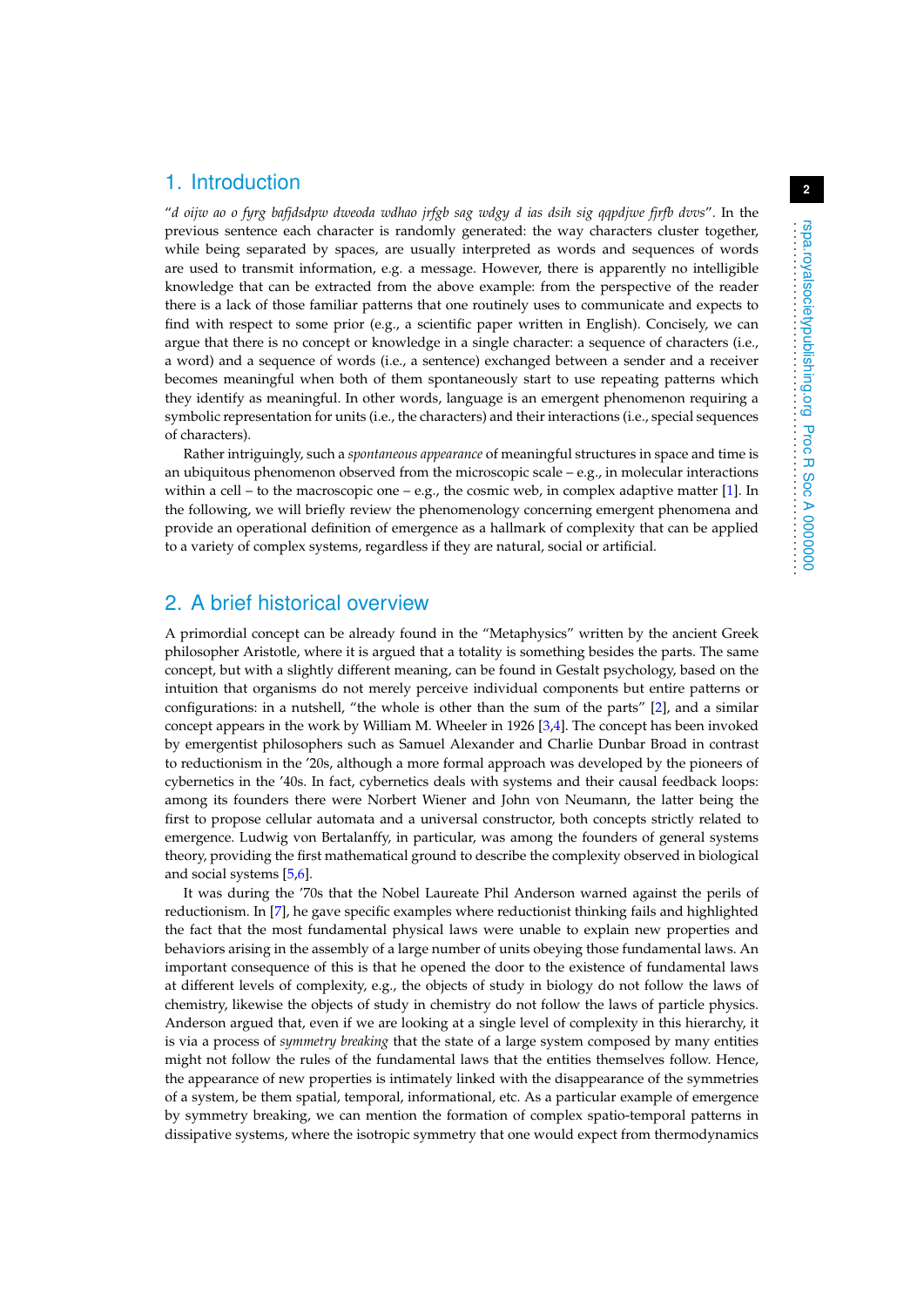is broken [\[8\]](#page-13-7). Noteworthy, the development of this theory was contemporary to Anderson's seminal paper, and earned Ilya Prigogine the Nobel prize in 1977. After Anderson's illuminating article, we have witnessed an upsurge of contributions that kept exploring the implications of this concept, both at the theoretical and applied levels, see, e.g., [\[9\]](#page-13-8) for a compilation of some of these.

One of the directions that Anderson pointed out as interesting to explore is the emergence in living beings. The origin of life can be seen as an instance of enormous complexity whose inception is based on the interaction of cells that perform simple, decentralized tasks. One way to approach this is via computer simulations. Indeed, during the '80s, computers became widespread and thus propelled the exploration of emergent phenomena from a computational point of view. It is inevitable to mention here the influential investigations of Stephen Wolfram in cellular automata. He introduced the numbering scheme still used nowadays [\[10\]](#page-13-9) and, among others breakthroughs, he conjectured in 1985 that *Rule 110 cellular automaton* was Turing-complete — formally proven almost two decades later [\[11\]](#page-13-10). In the last years, the research in emergence of life has kept advancing and have incorporated more and more biological and molecular mechanisms.

Last decades have been characterized by the realization that many central problems in Physics, but also in other branches of sciences, could be understood as emergent phenomena, such as superfluidity or the fractional quantum Hall effect [\[12\]](#page-13-11) who has led Robert Laughlin to be awarded the Nobel Prize for Physics in 1998. The study of emergent phenomena has been made even more popular by Murray Gell-Mann (Nobel Prize for Physics in 1969) [\[13\]](#page-13-12) and has turned more and more an interdisciplinary endeavour and have found in the wide umbrella of complexity science a substrate to develop [\[14\]](#page-13-13). Nowadays, efforts go in the directions of identifying, characterizing and understanding such phenomena, with a balanced combination of analytical, computational and experimental techniques, as well as providing a formal theory of emergence, with considerable developments made thanks to information-theoretic tools. The last great news for the field, highlighting it is far from being a fringe theory, concerns the Nobel Prize for Physics awarded to Giorgio Parisi in 2021, for his studies of disordered physical complex systems and their fluctuations.

#### 3. What is emergence and why does it matter?

Simple systems are mostly characterized by the fact that the properties of the whole can be understood, deduced or predicted from the analysis of their components in isolation, their addition or their aggregation: in practice, macroscopic observables can be deduced from microscopic ones. From this observation, it is clear that in order to characterize an emergent phenomenon one needs at least two well separated scales – for instance defined in terms of energy or in space and time – and one external observer able to identify meaningful patterns, and measure them in terms of information, appearing at one scale but not at the others. Let us consider, for instance, the mass  $M$  of composite objects like a chair, which consists of distinct parts with a mass  $m_i$   $(i = 1, 2, ..., n)$ : the overall mass can be simply obtained by summing up the mass of each component as  $M = \sum m_i$ . At a smaller scale, let us say at molecular one, a similar approach leads to a similar result. At the lowest scale, like the one of atomic nuclei, one could

argue that the same approach would still lead to a similar result, although this is not exactly the case because the strong interaction which combine protons and neutrons – i.e., the nuclear force – is responsible for a mass defect which is converted into binding energy according to the mass-energy equivalence. The mass is an interesting property, since at spatial scales much larger than atomic one the linear approximation applies very well, while at the lowest scale it does not. At a fundamental level, like in quantum field theory, mass allows to measure the coupling of a particle with the Higgs field but it is not considered an emergent property, although the issue has been debated [\[15\]](#page-13-14). It is also interesting that at the nuclear scale, the presence of interactions between fundamental constituents is able to generate a deviation from the naïve expectation that a simple summation applies. It is worth remarking that the mass property can be defined at the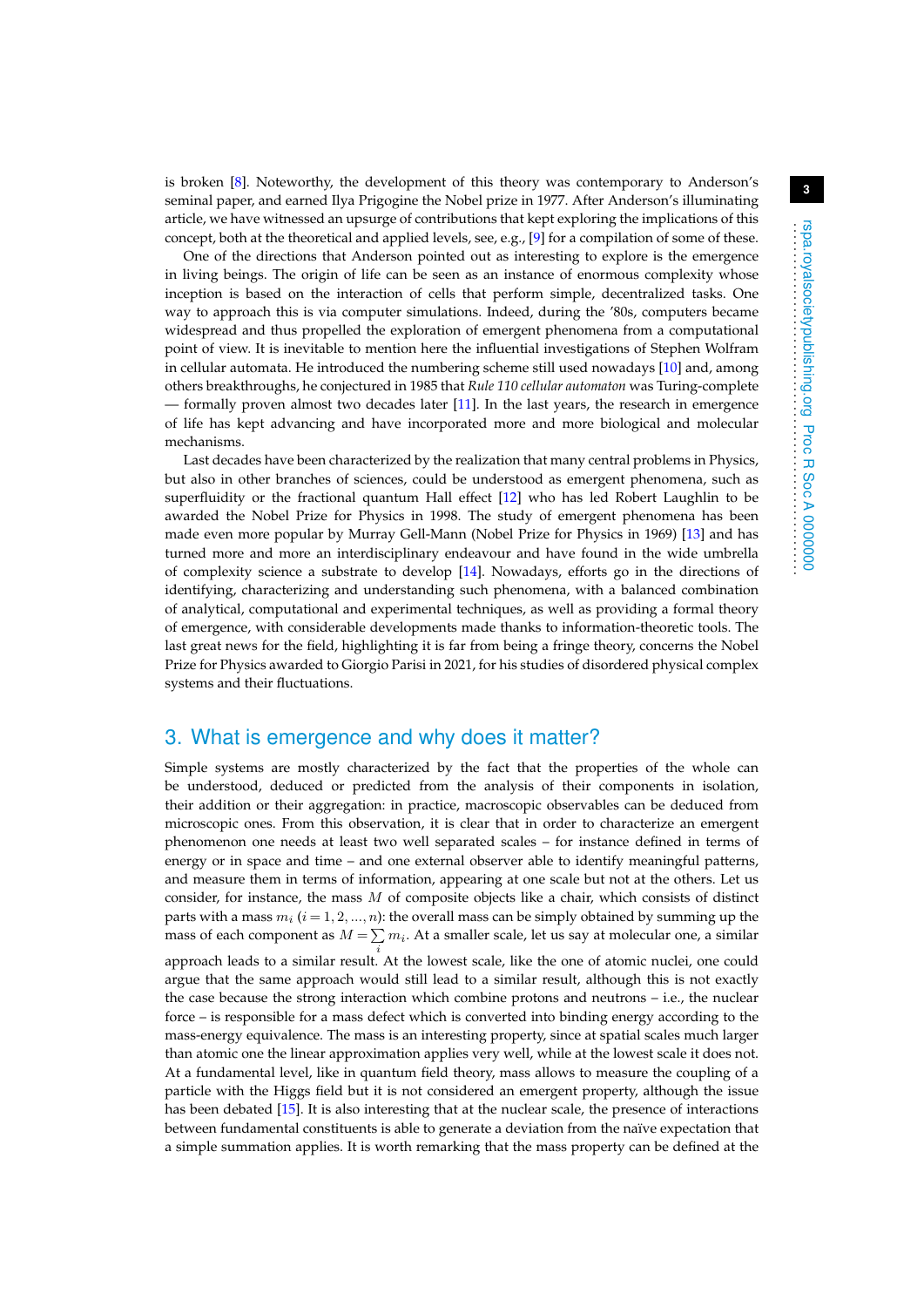level of a single particle as well as at the level of an aggregation of particles, regardless if they are interacting or not. This is also the case for other physical properties such as the spin, for instance.

However, there are properties that cannot be defined at the level of a single unit, being it a particle, a cell or an individual: such properties are meaningful only at some scale larger than the one defining a single unit. When it is the case, the corresponding phenomena are usually referred to as *emergent*: emergence is considered a fundamental feature of complex adaptive matter, transcending the traditional frontiers of theoretical physics and becoming a landmark in a broad spectrum of disciplines, from biology to neuroscience, from system ecology to economics. In the following, we will briefly review a broad class of complex systems across a variety of disciplines, starting from the quantum realm and then moving to non-quantum systems, including physics, biology, ecology, social and urban sciences. A special focus will be given to results obtained from network science, where several emergent properties are related to non-trivial structure, non-trivial dynamics or their interplay.

**Emergence in quantum physical systems.** Quantum mechanics is responsible for many fascinating emergent phenomena, such as localization and superconductivity. Regarding the former, it was during the '50s that Phil Anderson suggested that in a sufficiently large lattice, a sufficient amount of disorder prevents standard diffusion of waves [\[16\]](#page-13-15), which is a setup can be effectively realized by means of impurities or defects in semiconductors. As per superconductivity, we know that a superconductor is a material where the collective behavior of particles spontaneously emerge at a characteristic critical temperature: below such a temperature, the material does not exhibit electrical resistance, making these materials suitable for dissipationfree applications. Although some properties are material dependent, all superconductors break the  $U(1)$ -gauge symmetry down to  $\mathbb{Z}_2$  leading to universal properties such as the Meissner-Ochsenfeld effect and off-diagonal long range order. In condensed matter physics, the origin of this phenomenon can be explained by the theory proposed by Bardeen, Cooper and Schrieffer, arguing that pairs of fermions, such as electrons, condensate into strongly interacting particles in the same ground quantum state – known as Cooper pairs – at low temperatures [\[17\]](#page-13-16). We refer the interested reader to a recent collection about emergent superconductivity [\[18\]](#page-13-17).

At a larger scale, let us consider the case of two or more superconductors placed close enough to each other to be weakly coupled. The behavior of the overall system was unexpected in the '60s: known as Josephson effect, the production of a supercurrent in absence of voltage, was first predicted by Brian Josephson in 1962 and later observed experimentally [\[19\]](#page-13-18). Such a phenomenon cannot be deduced from the knowledge of each superconductor in isolation: only the presence of weak coupling allows for the spontaneous appearance of such a collective behavior. The quantum Hall effect, i.e., the quantized version of the Hall effect observed in systems at low temperatures is another emergent phenomenon due to collective behavior [\[12](#page-13-11)[,20,](#page-13-19)[21\]](#page-13-20), together with the fractional quantum Hall effect [\[22](#page-13-21)[–24\]](#page-13-22).

**Emergence in classical physical, non-living, systems.** Since the pioneering work of Phil Anderson – using the mechanism of symmetry breaking to argue against reductionist approaches – and Prigogine on dissipative structures, a plethora of studies provided convincing evidence for the existence of physical systems characterized by the spontaneous appearance of properties that cannot be understood, or predicted, from the full knowledge of system's constituents.

At a classical scale, an emblematic example of emergent phenomenon is the turbulence observed in fluids. For instance, in Rayleigh-Bénard convection a fluid is heated from below on a planar horizontal surface, leading to formation of metastable convection cells – known as Bénard cells – which spontaneously break rotational symmetry and self-organize into regular patterns [\[25\]](#page-13-23). Turbulence cannot be defined at the scale of a single fluid unit, and it emerges in a wide spectrum of hydrodynamic and non-hydrodynamic systems, ranging from the Earth's magnetic field to chemical reactions [\[26\]](#page-14-0). Remarkably, fully developed turbulence can be reliably described by assuming that the underlying fluctuations cannot be described by a unique scaling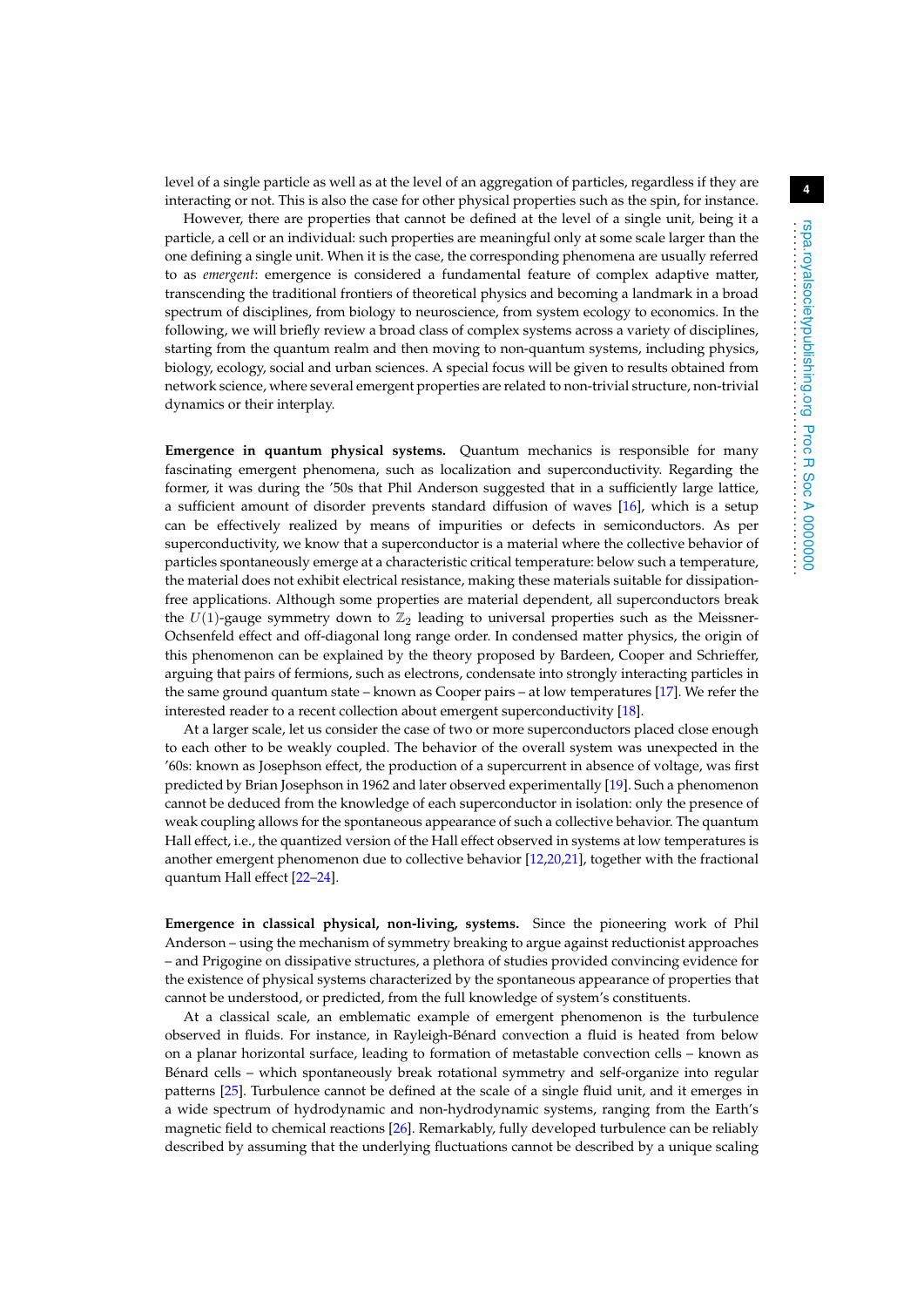exponent but they require a continuous spectrum of exponents, each one belonging to a given fractal set and leading to a multifractal description of the phenomenon [\[27\]](#page-14-1). Similarly, chaotic dynamical systems are often characterized by fractal or multifractal organization in space and in time: given their fully deterministic design, their sensitivity to initial conditions is rather unexpected and counter-intuitive. In this case, one of the emergent features is the lack of predictability above a certain temporal horizon [\[28\]](#page-14-2).

Another broad class of spatio-temporal changes in the concentration of chemical or nonchemical substances can be also captured by reaction-diffusion models, widely used to reproduce the pattern formation – known also as Turing patterns [\[29\]](#page-14-3) – due to the self-organization of travelling waves. Here, an initially homogeneous substance is locally activated by means of reactions while being inhibited at longer ranges: the competition between these two dynamical processes has been widely used to explain morphogenesis in biology [\[29,](#page-14-3)[30\]](#page-14-4), chemical reactions [\[31\]](#page-14-5), epidermal wound healing [\[32\]](#page-14-6), species dynamics [\[33\]](#page-14-7) and epidemic spreading within a population [\[34\]](#page-14-8).

Criticality, i.e., the peculiar behavior exhibited by physical systems at critical points which mark the phase transition between qualitatively distinct regimes, provides another reservoir for emergent phenomena: above a critical point the system can exhibit a feature which disappears once the a control parameter, such as the temperature, is tuned below such a threshold. A hallmark of critical phenomena is the presence of long-range correlations within the system' units: they translate into the lack of a characteristic correlation length, which is typical of power laws. Close to the critical point we observe a degree of universality: a small number of scaling exponents that can be used to define universality classes able to describe a broad variety of systems which manifest fractal features [\[35](#page-14-9)[–38\]](#page-14-10). A widely known emergent phenomenon, such as ferromagnetism, can be understood in terms of the collective behavior due to the spinspin interactions of electrons in a material which tend to spontaneously align at the critical temperature, effectively magnetizing the system at large scale. Here, note that ferromagnetism would have no meaning for a system of one particle, since the phenomenon is related to collective behavior causing simultaneous alignment even in absence of an external magnetic field. A paradigmatic approach to gain insight about critical phenomena is the Ising model at different dimensions: it has been shown that a simple two-dimensional Ising model with fields is universal, i.e., it can be used to facilitate the physical simulation of Hamiltonians with complex interactions [\[39\]](#page-14-11) and it has been related to cellular automata [\[40\]](#page-14-12). Remarkably, there are systems that do not even need a parameter (e.g., temperature) to be tuned in order to exhibit the scaleinvariant organization in space or time, such as in critical systems at phase transition. In fact, such systems dynamically reconfigure their state and spontaneously reach a critical point, which is also an attractor. This peculiar behavior is widely known as self-organized criticality [\[41,](#page-14-13)[42\]](#page-14-14) (SOC) and it is characteristic of driven nonlinear systems of many interacting units out of equilibrium [\[43\]](#page-14-15): the signature of SOC is the fractal organization in space or time, and it has been observed in biological, ecological, physical and social systems [\[44,](#page-14-16)[45\]](#page-14-17).

At this point, since most of the systems mentioned so far are non-living, it is worth remarking what it is meant by "organization" in open systems out of thermal equilibrium. Here, it is defined by the formation of spatial or temporal (or both) structures that are perceived by an external observer able to measure them in terms of information. On the one hand, this information can be understood as a "difference which makes a difference" [\[46\]](#page-14-18), which does not allow for an operational definition. On the other hand, the mathematical concept of information as introduced by Claude Shannon [\[47\]](#page-14-19) allows for different observers to define what it is meaningful to them, leading to a subjective definition of which degrees of freedom are relevant for one's description of the system and, consequently, the number of possible states used to calculate Shannon entropy, i.e., the average minimum number of binary digits needed to encode a sequence of symbols. It follows that information depends on the observer [\[48\]](#page-14-20) and, consequently, also the identification of patterns in organizing systems. This is in agreement with the William Ross Ashby's prescription that organization is partly in the eyes of the beholder [\[49](#page-14-21)[,50\]](#page-14-22). What can we say, instead, from a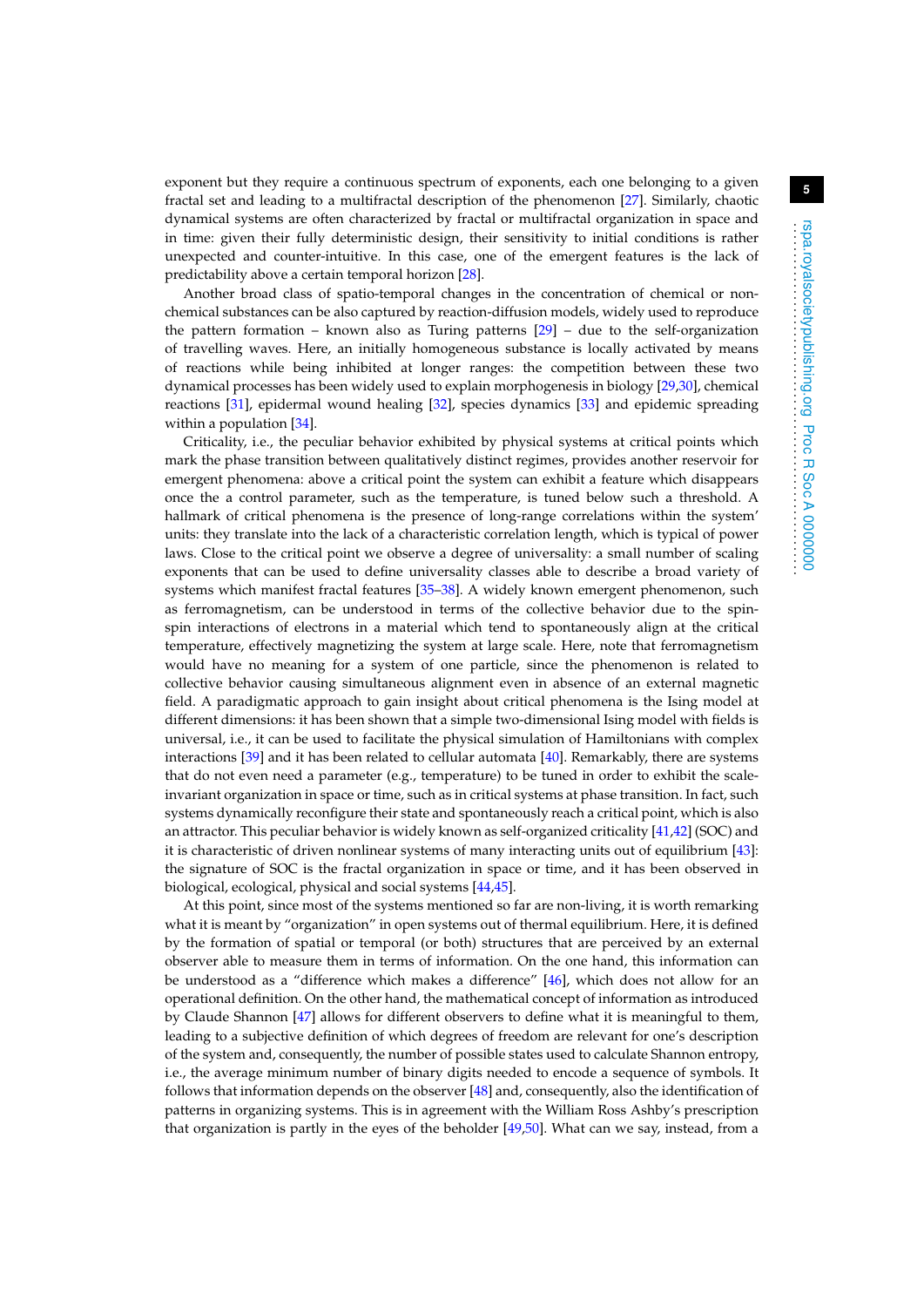thermodynamic perspective? Let us consider a self-organizing system S and an environment  $\mathcal E$ defining, once taken together, a closed universe  $\mathcal{U} = \mathcal{S} \cup \mathcal{E}$ . Let  $S_{\mathcal{S}}$  and  $S_{\mathcal{E}}$  denote the entropy of the self-organizing system and the environment, respectively. Of course,  $\Delta S_S/\Delta t > 0$  for a purely thermodynamic non-self-organizing system and  $\Delta S_S/\Delta t = 0$  for a mechanical one. Conversely, self-organization requires that the change of entropy per unit of time is negative: i.e.,  $\Delta S_S/\Delta t < 0$ for a sufficient amount of time, which requires the entropy of the environment to change as  $\Delta S_{\mathcal{E}}/\Delta t$  > 0 not to violate the second law of thermodynamics for the universe U. The presence of irreversible processes contributing to the decrease of system entropy would be balanced by a larger increase in the rest of the universe, i.e.,  $\Delta S_U / \Delta t > 0$ . Therefore, from a global perspective, one would be forced to disagree with the definition of self-organization, unless one considers the system to perpetually interact with an environment able to supply energy and order, as pointed out by Heinz von Forster in the '60s [\[51\]](#page-14-23). A complementary perspective is that dissipative structures in non-living systems, such as flames or hurricanes, are not true organizational systems since inanimate units cannot organize, but just self-order, themselves [\[52\]](#page-14-24).

**Emergence in living systems.** For living systems, one of the first discussions about selforganization was provided by Erwin Schrödinger in the '40s, in an attempt to characterize life from a theoretical physics point of view [\[53\]](#page-14-25). We can use this perspective as a starting point to briefly review emergent phenomena in living systems, from cells to societies. A heuristic theoretical and computational proof that biological self-organization, or life, is an emergent property of any random dynamical system that possesses a Markov blanket has been given almost a decade ago [\[54\]](#page-14-26), although a clear mechanism allowing for the transition from an abiotic world to life is still a central problem in research about the origin of life [\[55](#page-14-27)[–61\]](#page-15-0), especially in prebiotic chemistry  $[62,63]$  $[62,63]$ , where primordial reaction networks play a fundamental role, as recently pointed out in the case of spontaneous fine-tuning to environment [\[64\]](#page-15-3). At a higher scale, the spontaneous appearance of multiple cell types and their evolution via ecological context, genomic innovation and/or cooperative integration favored the emergence of multicellular life, boosting biological diversity and complexity: in this context, it has been recently shown that a class of discrete dynamical systems – known as boolean networks and originally introduced to model gene regulatory systems and reproduce their homeostasis and differentiation [\[65\]](#page-15-4) – can be used to explain cellular differentiation [\[66\]](#page-15-5). Note that a better understanding of gene regulatory networks, as well as of the protein-protein and the metabolic interactions, might shed light on the mechanistic rules needed to design, synthesize or reconfigure a minimal organism genome [\[67\]](#page-15-6), as well as multicellular organisms and living machines [\[68–](#page-15-7)[72\]](#page-15-8), thus expanding our knowledge of complexity emerging from purely digital systems [\[73](#page-15-9)[,74\]](#page-15-10).

At a higher scale, the interactions among multicellular organisms lead to unexpected, emergent, phenomena that could not be observed or even defined for a single organism. An emblematic example is the ability of *Physarum polycephalum*, the slime mold, to grow adaptive networks able to solve combinatorial optimization problems even if such an organism lacks a nervous system, the one that it is usually assumed to be necessary for such a purpose [\[75\]](#page-15-11). For organisms with a nervous system organized as a neural network, additional properties spontaneously appear – e.g., from capacity for generalization, to categorization, error correction, and time sequence retention [\[76\]](#page-15-12) – although some of these features might not be limited to systems of interacting living units.

Other organisms, as social insects, exhibit a level of organization that leads to swarms, a collective behavior that can be explained in terms of active matter far from thermodynamic equilibrium: those collectives enable functions that would be otherwise not accessible by each individual in isolation. Herding worms – a physically coupled group of individuals which confers mechanofunctional material properties to the collective [\[77\]](#page-15-13) – and ant trails [\[78\]](#page-15-14) and shimmering honeybees clusters [\[79\]](#page-15-15) are emblematic examples of swarms where a large number of interacting individual units effectively behave as a super-organism where information – from the location of a food source to a migration route – can be transferred without signalling: remarkably, the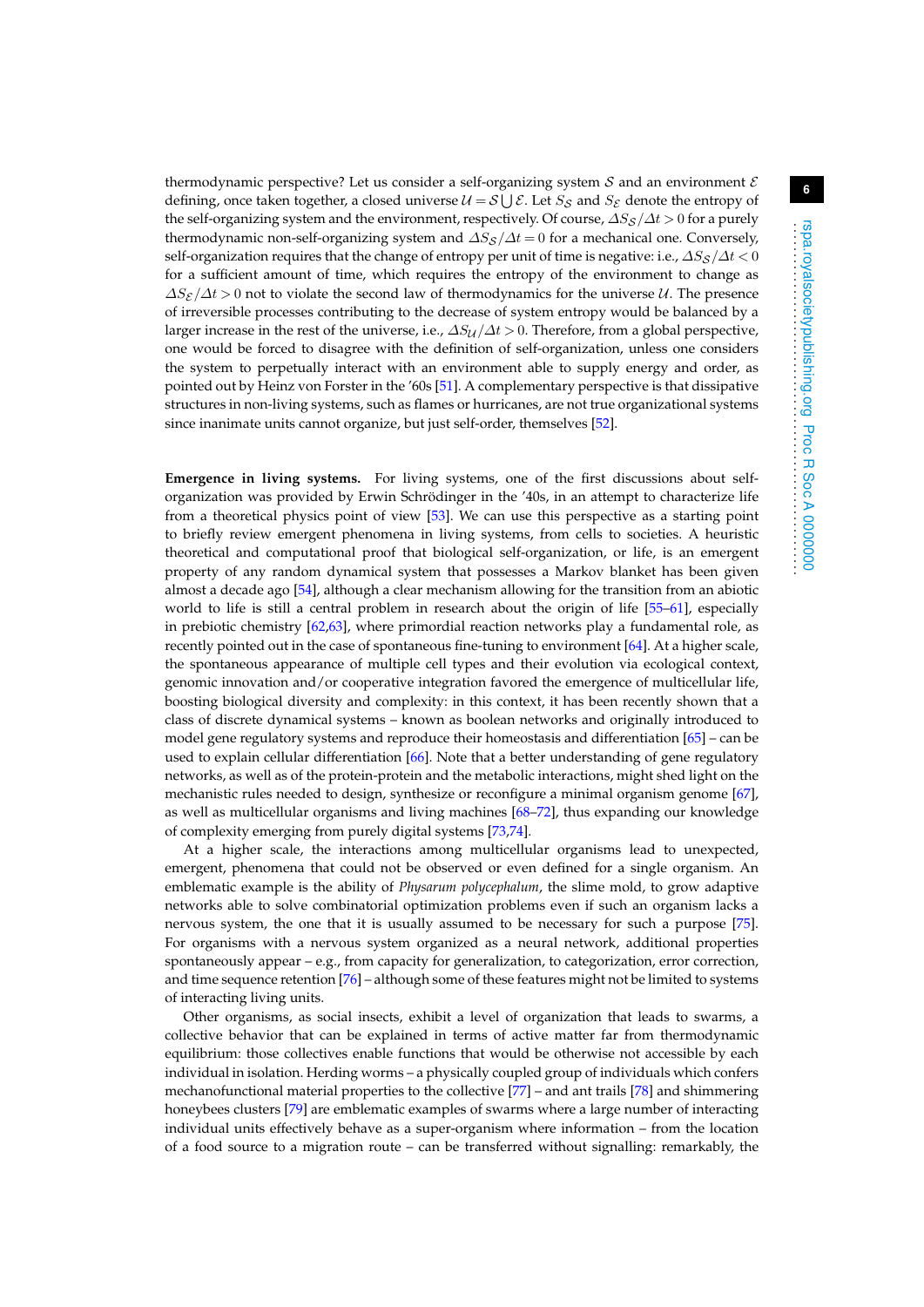larger the group the smaller the needed proportion of individuals driving collective decisionmaking [\[80,](#page-15-16)[81\]](#page-15-17) (see [\[82\]](#page-15-18) for a review). Such an amazing behavior is not limited to insects: from herding [\[83\]](#page-15-19) to flocking birds [\[84,](#page-15-20)[85\]](#page-15-21) and schooling fish [\[86](#page-16-0)[–88\]](#page-16-1), the formation of ordered structures, multistability, mechanical and energetic efficiency are just a few remarkable features of collective states of large number of individuals which are captured by models grounded on statistical physics [\[89–](#page-16-2)[93\]](#page-16-3).

**Emergence in social systems.** At the scale of humans, interactions among individuals and with the environment are responsible for a variety of emergent phenomena [\[94\]](#page-16-4). An emblematic example is provided by social segregation, i.e., the meso-scale organization into clusters, each one characterized by a high level of homophily (e.g., based on gender, ethnicity or socioeconomic status). In the '70s, Thomas Shelling proposed a simple mechanistic model to explain the emergence of segregation: a set of individuals, characterized by a feature with at least two distinct flavors, is homogeneously distributed in space. At successive time steps, each individual is allowed to perform a discriminatory choice based on the tolerance to the abundance of individuals with distinct flavor in his/her neighborhood: if this abundance is above a predefined threshold, the individual is left free to randomly move to another location. After some time, clusters of same-flavor individuals spontaneously appear, even in absence of a centralized coordination for their formation [\[95\]](#page-16-5).

Another interesting phenomenon is population-scale coordination, or social consensus, where collective behavior spontaneously appear from the microscopic laws of behavioral contagion despite the absence of a centralized organization [\[96\]](#page-16-6). The spreading of a behavior or of an information shares several features with the spreading of an infectious pathogen: epidemic outbreaks are (often temporary) spontaneous phenomena which exploit social interactions to unfold, clustering in space and time [\[34\]](#page-14-8). Similarly, a traffic jam cannot be defined at the level of a single unit: be pedestrians or vehicles, whose dynamic is constrained (or not) to follow lanes and directions, different kinds of congestion usually occur well before the road capacity is reached and such a behavior can be partially reproduced by microscopic (particle-based), mesoscopic (gas-kinetic), and macroscopic (fluid-dynamic) models [\[97\]](#page-16-7).

Finally, it is worth mentioning another class of large-scale fascinating complex systems: cities. They are complex from many point of views, consisting of a many sub-systems, such as social, economic, environmental ones and their combination. It has been shown that a small set of basic principles, operating at a local level, are enough to explain the growth, the large-scale regularities and the scaling laws observed in cities [\[98](#page-16-8)[–100\]](#page-16-9), once again well captured by models grounded on statistical physics [\[101,](#page-16-10)[102\]](#page-16-11).

**The role of complex networks in emergent phenomena.** A large class of complex systems is characterized by a structure that can be represented in terms of units interconnected by links, which encode one or more kind of interactions or relationships [\[103\]](#page-16-12). Mathematically, such systems can be represented by a matrix or, for more complex systems characterized by multiple types of relationships simultaneously – such as multilayer networks – by a tensor [\[104,](#page-16-13)[105\]](#page-16-14).

On the one hand, the network backbone itself can represent an emergent feature  $\Sigma$  under some conditions or constraints. This is the case of nested interaction networks that are the result of an optimization principle which maximizes the abundance of species in mutualistic communities [\[106\]](#page-16-15).

On the other hand, the network backbone can be considered as the starting point for the analysis of structural and dynamical properties  $\Pi$  of a complex system. A pioneering work in this direction, unraveled the emergence of power-law scaling in the connectivity distribution of a variety of networks, from biological to technological ones [\[107\]](#page-16-16). This discovery led to a plethora of fundamental insights about the behavior of interconnected systems, from their extreme fragility to targeted attacks to their role in explosive phenomena [\[108\]](#page-16-17) (see further in this section).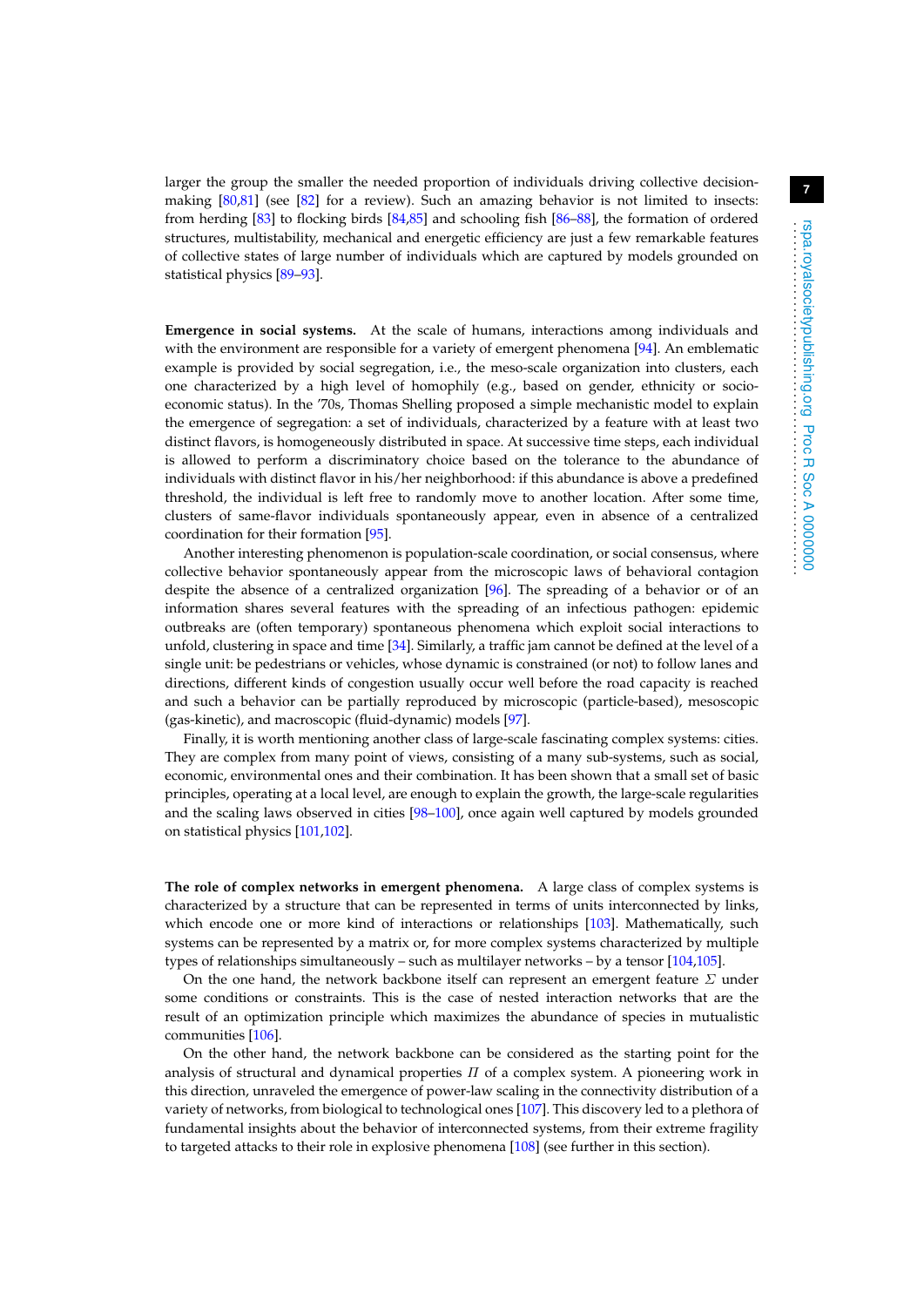One of the most striking – and ubiquitous – features of empirical complex networks is the emergence of a mesoscale organization, such as hierarchical [\[109](#page-16-18)[,110\]](#page-16-19) and/or modular [\[111–](#page-16-20)[113\]](#page-16-21) structure, which has been linked to efficiency in information exchange, functional segregation and integration [\[114–](#page-16-22)[123\]](#page-17-0). Networks exhibit other emergent features, such as latent geometry [\[124\]](#page-17-1) or distinct flavors of multilayer organization, from interdependence [\[125\]](#page-17-2) to multiplexity [\[104](#page-16-13)[,105,](#page-16-14) [126–](#page-17-3)[129\]](#page-17-4).

Uncovering structural features of networks is a necessary step towards understanding the function(s) of the underlying complex system they are representing, since functionality interlaces with the dynamics of or on the network. For instance, the network counterpart of the Anderson localization has been reported [\[130\]](#page-17-5). In the case of networks of oscillators, the collective phenomenon of synchronization spontaneously emerges if the coupling between units is above a critical threshold [\[131](#page-17-6)[–134\]](#page-17-7), with a variety of phenomena ranging from explosive behavior in scale-free networks [\[135\]](#page-17-8) to new types of collective states emerging from coupling synchronization dynamics with swarming behavior, like in swarmalators [\[136\]](#page-17-9), or network's dynamics [\[137\]](#page-17-10). Similarly, some critical properties – such as the emergence of metacritical points – start to depend on the way distinct dynamics are coupled together, such as in interacting spreading phenomena on the top of simple or multilayer networks [\[129](#page-17-4)[,138–](#page-17-11)[140\]](#page-17-12).

As mentioned above, the network representation of empirical systems usually supports dynamical processes on them [\[141\]](#page-17-13). For instance, in the power grid the electricity is generated and delivered, transportation networks sustain a flow of people and goods from one place to another, users navigate the content in the World Wide Web through hyperlinks, information or a pathogen spreads in online and offline social networks via friendship and acquaintance ties, etc. To some extent, the sustained network-wide functionality can be seen as a robust emergent phenomenon that dodges disrupting events – such as errors, random failures or attacks – in the individual units of the network. Thus, functionality, robustness and resilience can be seen as complementary emerging properties of a system.

The link between network functionality and robustness has been actively investigated due to its societal impact, for instance, at the infrastructural or ecological levels. Bare-bones approaches have looked at the size of the largest connected component of the network, assuming it is the most functional part, when the original system is perturbed with the removal of a given fraction of nodes or links. This is the reversed process of adding nodes or links in an initially empty network and track when a macroscopically functional structure emerges. Both processes are completely equivalent in the absence of hysteresis loops. Percolation theory [\[142\]](#page-17-14) turns out to be useful in this case, as it provides a set of concepts and analytical and computational techniques suitable to describe this functional-to-nonfunctional transition. Diverse intervention protocols have been proposed to dismantle the system: random uniform selection of nodes to model unexpected disruptions [\[143\]](#page-17-15), while informed interventions can be seen as targeted attacks. Examples of the latter included making use of both topological [\[143](#page-17-15)[–145\]](#page-18-0) and non-topological information [\[146\]](#page-18-1). Moreover, the emergence of the functional structure can be achieved in an explosive, abrupt manner via the design of topologically sophisticated rules [\[147](#page-18-2)[–149\]](#page-18-3) or via the inclusion of interdependencies [\[150,](#page-18-4)[151\]](#page-18-5).

Another realistic approach is to consider how networks respond to cascading failures. These processes are characterized by an initial stressor – located in a small region of the network – that is able to spread and impact large portions of the network. Different propagation rules have been proposed, whose characteristics depend on the system one is trying to model (see [\[152](#page-18-6)[–157\]](#page-18-7)). Of particular interest are the cascades spreading in multilayer and interdependent structures, as it has been shown that they could suddenly collapse, thus making difficult to identify early signals of fragmentation [\[125,](#page-17-2)[158\]](#page-18-8). Instead of a malfunction that spreads, one can also consider how the exploration or navigability properties of walkers are affected when some of the network components are corrupted. It has been reported that these characteristics are greatly impacted by the walk strategy and topological properties [\[159\]](#page-18-9).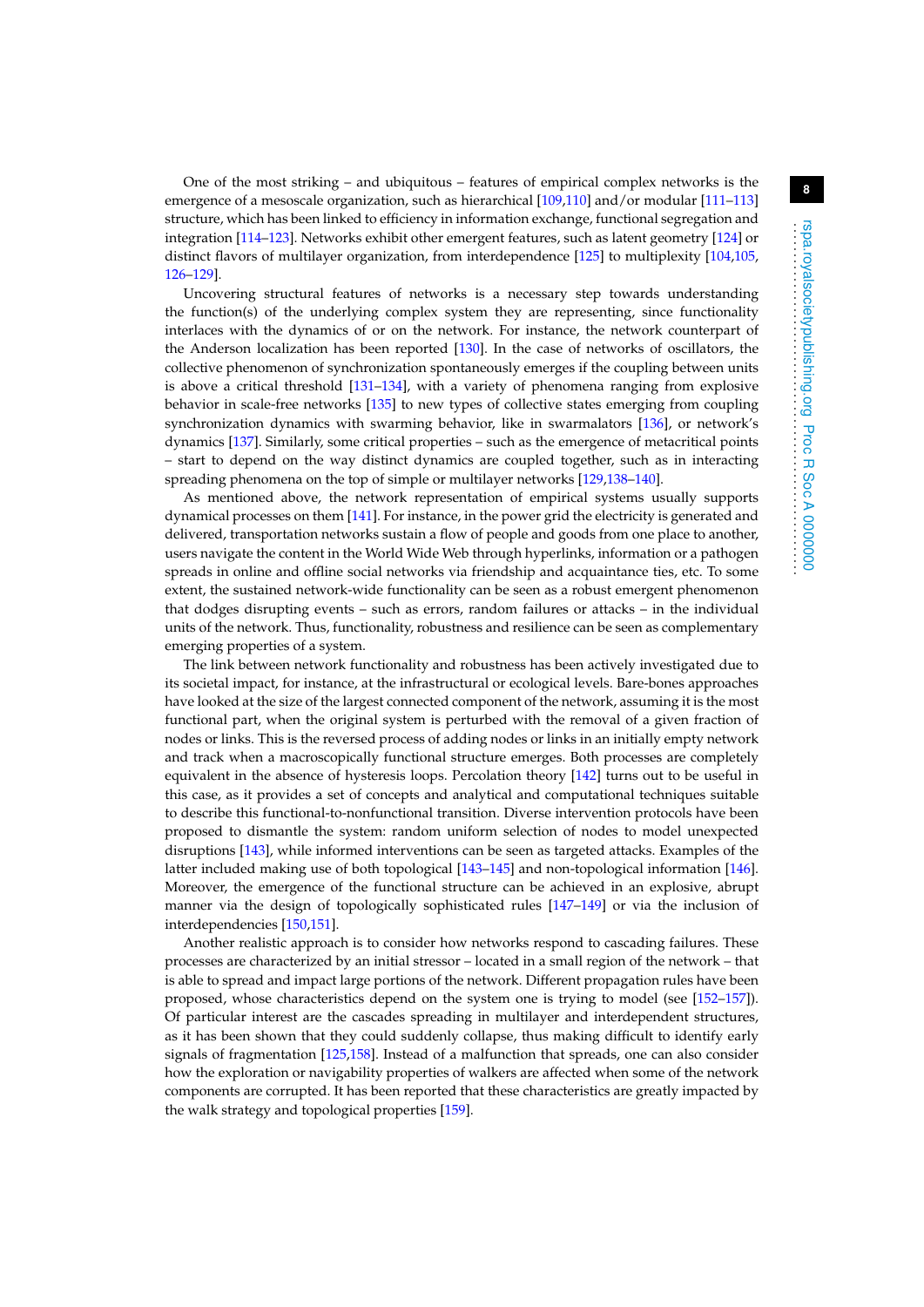#### 4. Defining emergence from a mathematical perspective

David Chalmers clearly distinguishes between two types of emergence: *weak* and *strong*. A phenomenon at a high scale is *weakly emergent* with respect to a lower scale if, given the laws governing the latter, the patterns observed in the former are unexpected, but they can be deducible in principle from advanced calculations and/or computation. If such a deduction is not possible even in principle, then the phenomenon is *strongly emergent* [\[160\]](#page-18-10). A similar distinction was already present in the work of Mark Bedau, who identified two hallmarks of emergence where phenomena are either i) somehow constituted by, and generated from, underlying processes; or ii) somehow autonomous from underlying processes [\[161\]](#page-18-11). The existence of strongly emergent phenomena would require new fundamental laws of nature for their explanation. In fact, it is argued that only the weak emergence is scientific relevant, consistent with materialism and metaphisically innocent to provide a ground for a science of complexity [\[161\]](#page-18-11). The possibility that a simple initial configuration might evolve into unexpected patterns allows to overcome the reductionist approaches while preserving the possibility for rich phenomena at distinct levels of explanation and, consequently, an ultimately physicalist picture of the world [\[160\]](#page-18-10). We capitalize on these arguments to rationalize an operational definition.



<span id="page-8-0"></span>**Figure 1.** A complex system consists of interconnected units for which a set of local mechanistic rules for hanging over time is assigned (top-left). An initial condition for such a system is given (top-right) and the system evolves according to its microscopic rules until an emergent pattern is observed. The reader might identify an analogy with the well-known Game of Life, a cellular automaton proposed by John Conway in the '70s [\[162\]](#page-18-12) for which, more recently, quantum versions are being explored [\[163\]](#page-18-13). Note, however, that we do not require the state of the units to be binary, or even discrete. The analogy can be used to better understand the rich basin of phenomena that can take place when a few microscopic rules and adequate initial conditions are considered: in fact, it should be noted that not all possible LLMR and IC lead to HLP. See the text for further details.

Let a system  $S$  be made up of a finite number of many units u that interact among them and/or with the environment. Emergence is the apparition of system-wide properties or qualities that are not present individually in the units but have their origin precisely in the interactions. Let us assign a set of simple low-level mechanistic rules (LLMR)  $f$ [·] that allow our units to change . . . . . . . . . . . . . . . . . . . . . . . . . . . . . . . . . . . . . . . . . . . . . . . . . . . . . . . . . . rspa.royalsocietypublishing.org Proc R Soc A 0000000

rspa.royalsocietypublishing.org Proc R Soc A 00000000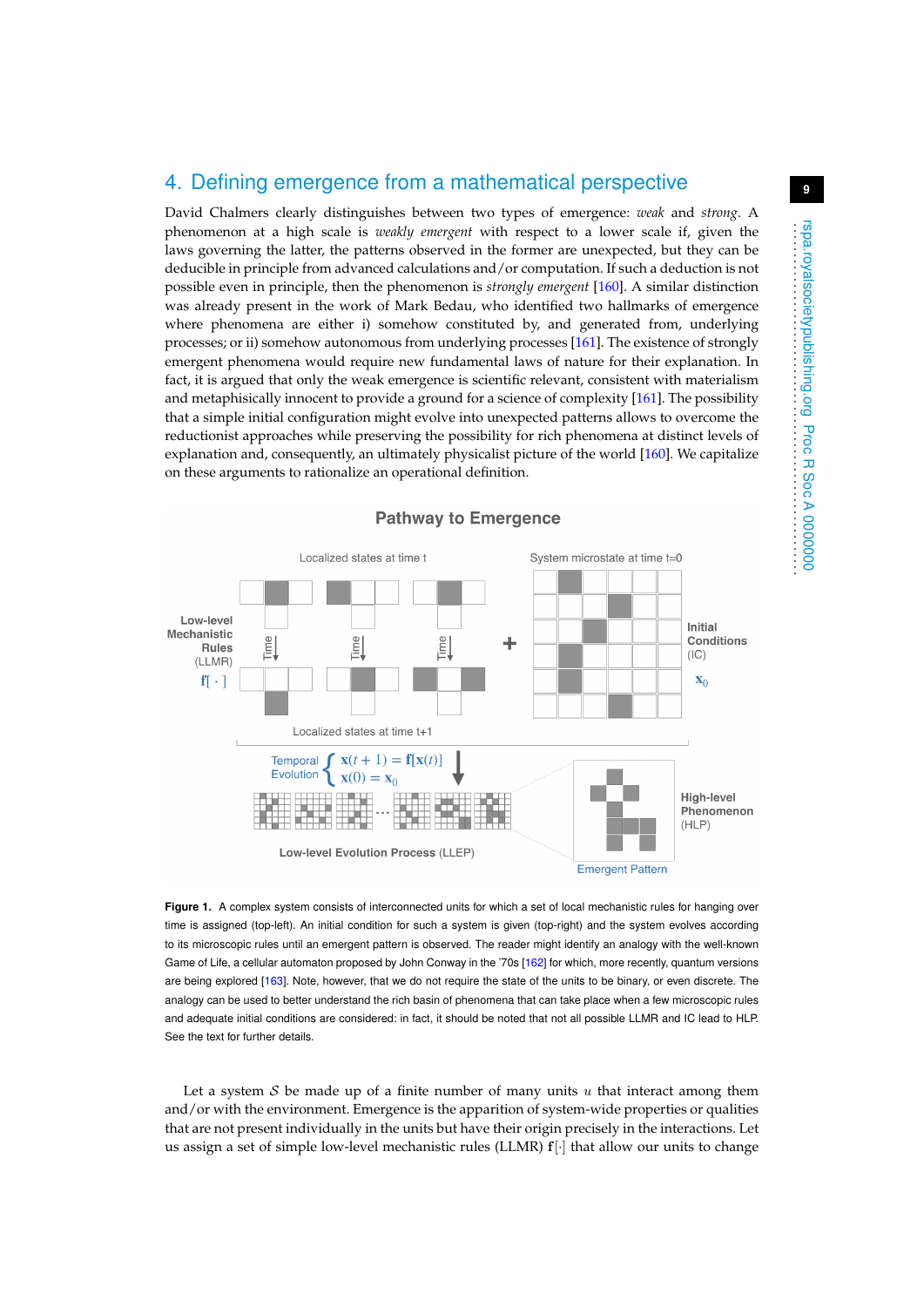locally. If we indicate the state of the system at a specific time t by  $x(t)$ , then such rules can be encoded into an evolution equation that can be discrete or continuous in time. For simplicity, let us consider a discrete-time evolution, as schematically shown in Fig. [1,](#page-8-0) and an initial system state which is mathematically represented by

$$
\begin{cases} \mathbf{x}(t+1) = \mathbf{f}[\mathbf{x}(t)] \\ \mathbf{x}(t=0) = \mathbf{x}_0 \end{cases}
$$
 (4.1)

where  $x_0$  defines initial conditions (IC). The microscopic evolution of the system is defined as lowlevel evolution process (LLEP) and, after some time, it will lead to a stable or metastable emergent pattern, i.e., a high-level phenomenon (HLP). Note that we did not specify if f[·] is deterministic or stochastic, and if the system is open or closed, since any of their combination is plausible, in principle. In fact, if the system is open and the dynamical rules are deterministic, the contingencies of the flux of parts and states through  $S$  provide additional external conditions, whereas if the system is closed there is only one external condition, i.e., the initial one. If the dynamics is stochastic, then accidental effects provide additional external conditions. It is clear as a full knowledge of S,  $f[\cdot]$ ,  $x_0$  and eventual external conditions might allow, through computational analysis, to evolve microstates and observe unexpected macrostates. Summarizing:

- **Non-emergent phenomena:** knowledge of LLMR and IC allows to deduce expected HLP; • **Weakly emergent phenomena:** knowledge of LLMR and IC allows to deduce unexpected
- HLP through computation (e.g., simulations);
- **Strongly emergent phenomena:** knowledge of LLMR and IC does not allow to deduce HLP even in principle.

Note that the above classification applies well for two distinct types of emergent phenomena we have been discussing: 1) the ones where the system  $\Sigma$  itself emerges from its constituents, as for the spontaneous organization into structural backbones mentioned in the previous section; 2) the ones where macroscopic properties  $\Pi$  emerge because of the existence of a system (e.g., superconductivity or the robustness of a network to random disruptions). Such a hierarchy between emergent phenomena, involving large-scale structures and properties, can be used to better understand the results of the studies published in this Theme Issue.

## 5. Summary of the Theme Issue

At this point, the general reader should be familiar with the concept of emergence. In this section, we briefly introduce the papers in this collection: each manuscript has been developed independently from the others but at the same time it is connected to them to allow for the exploration of emergence from a multidisciplinary and interdisciplinary perspective. To some extent, the emergent result is this Theme Issue. They are organized, here and in the Issue, as follows: we first present the theoretical contributions dealing with the problem of emergence itself, then we move to the contributions about the emergence of specific phenomena in different contexts. The latter are introduced according to their scale, from smallest (quantum realm) to largest ones (epidemics).

The Theme Issue starts with the article **Emergence and algorithmic information dynamics of systems and observers** by Abrahão and Zenil [\[164\]](#page-18-14). The authors deal with the problem of asserting whether or not a phenomenon can be considered emergent, from the viewpoint of computation theory. Identifying the act of observing as a mutual perturbation between the system and the observer, they find that the emergence of algorithmic information is dependent on the observer's formal knowledge but robust to other subjective factors. Additionally, they prove that emergence becomes observer-independent if it increases in an unbounded and rapid fashion, and two examples are studied to illustrate this phenomenon.

It follows the article by Rosas and collaborators, **Greater than the parts: A review of the information decomposition approach to causal emergence** [\[165\]](#page-18-15), where it is offered an accessible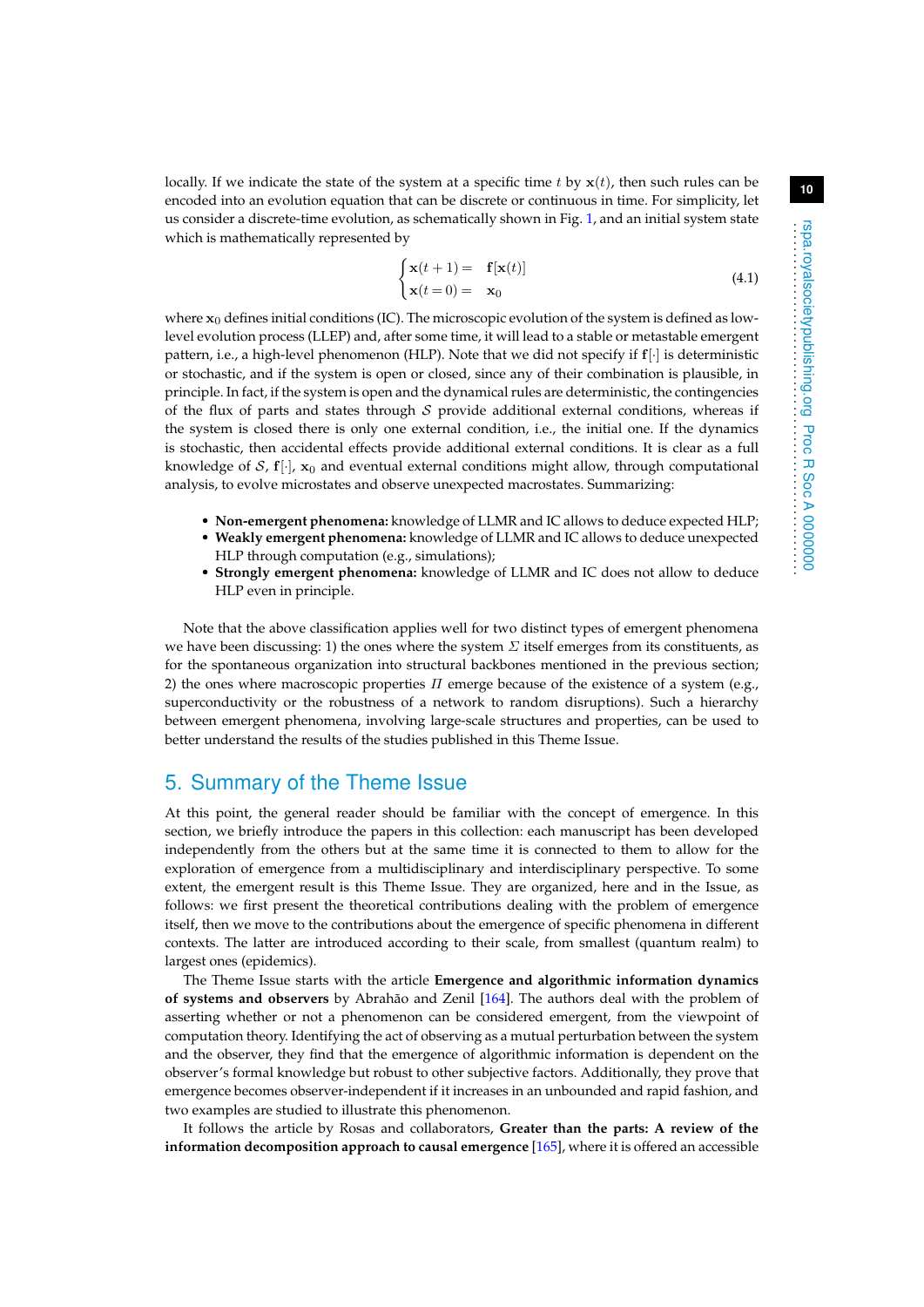and rigorous review of a recently developed formal theory of causal emergence. This theory is based on information decomposition, where emergence is considered a property of partwhole relationships within the system under study. They present a mathematical background, the key principles of the theory and several case studies, both from empirical data and synthetic simulations, that demonstrate the applicability of their approach.

In the search for a solid and convincing theory of emergence, Varley and Hoel's contribution, **Emergence as the conversion of information: A unifying theory** [\[166\]](#page-18-16), overcomes the traditional dichotomy between strong and weak emergence and, aiming at finding a formal theory of emergence able to identify the intrinsic scale of function of complex systems, propose a mathematical framework in which emergence is identified with information conversion across scales. They base it on information theory and successfully apply it on a model system of Boolean networks.

In **Emergence of functional information from multivariate correlations** [\[167\]](#page-18-17), Adami and Nitash draw a mapping between the multivariate correlations within a symbolic sequence, such as the nucleic- or aminoacid ones, and the functional information encoded on it. Their model-free approach is tested in the largest known computational genotype-phenotype map, in which they are successful in distinguishing functional from non-functional sequences.

We have already discussed that one necessary condition to find emergence is to have a system made of many small interacting sub-systems. In **Strengthened second law for multi-dimensional systems coupled to multiple thermodynamic reservoirs** [\[168\]](#page-18-18), David Wolpert, studies the stochastic thermodynamic properties of such systems, under the only requirement that they evolve according to a continuous-time Markov chain. Lower bounds for the entropy production are derived, hence offering a strengthened version of the second law of thermodynamics.

The critical phenomena observed in phase transitions are a paradigmatic example of how local interactions lead to system-wide effects. In their article **Emergent entanglement structures and self-similarity in quantum spin chains** [\[169\]](#page-18-19), Sokolov *et al*. provide a thorough characterization of this in the quantum realm. By means of tools borrowed from complex network theory, they unveil new emergent phenomena in spins interacting through the XX model of magnetism, such as an entangled community structure, topological instabilities and self-similarity in the entanglement network.

Moving up to higher scales, we pass from spins to molecules and metabolism. In Nader, Sebastianelli and Mansy's Opinion Piece, **Protometabolism as out-of-equilibrium chemistry** [\[170\]](#page-18-20), the authors argue for the need of exploring the role played by prebiotic energy sources as a possible explanation of the origin of metabolism. They put the focus on the out-ofequilibrium chemical properties, advocating for non-hydrothermal vents as regions of the early Earth that could be able to provide the necessary energy to sustain the first protocells.

Still at the molecular scale, Xavier and Kauffman's article **Small-molecule autocatalytic networks are universal metabolic fossils** [\[171\]](#page-19-0) focuses on the emergence of early metabolism. They investigate small-molecule reflexively autocatalytic food-generated networks, proving that these structures can be generated from all the hitherto annotated prokaryotic metabolic networks in the KEGG database. The results based on the analysis of these networks yields the striking conclusion that molecular reproduction started much earlier than the last universal common ancestor.

Molecular function emerges from molecular evolution. In the review article **The simple emergence of complex molecular function** [\[172\]](#page-19-1), Manrubia guides us through some of the mechanisms that facilitate this evolution, such as phenotypic bias, genotype-to-phenotype redundancy, among others. When taken together all these mechanisms, molecular complexity seems the most natural outcome.

Moving to larger scales, we arrive to neurons and the brain. It is well-known that brain states, both healthy and altered, can be characterized by complex emergent spatio-temporal patterns. In **Understanding brain states across spacetime informed by whole-brain modelling** [\[173\]](#page-19-2) Vohryzek and coauthors embrace the idea of considering the human brain as a complex system,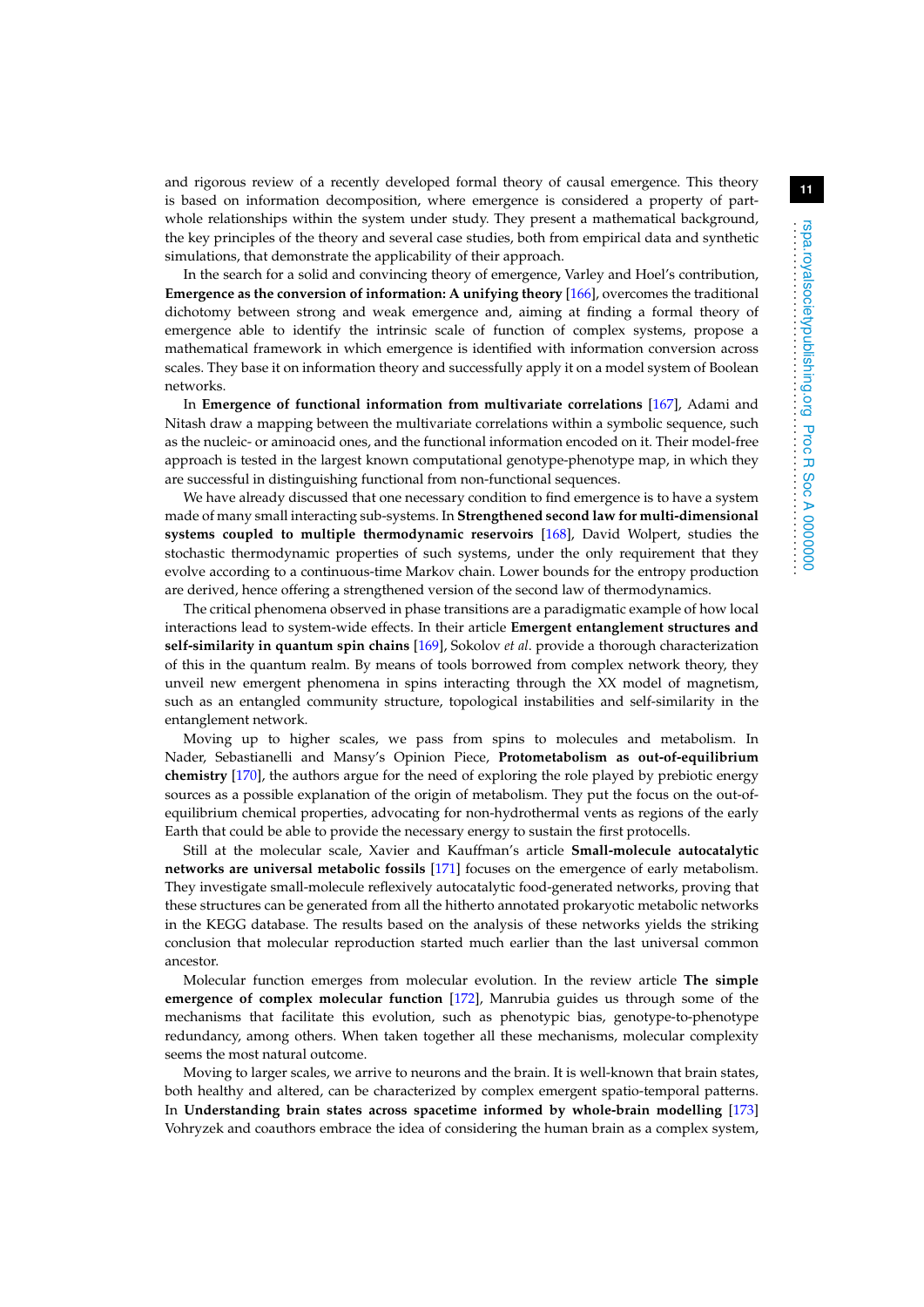In the brain, we also find synchronisation phenomena. Buendía and coauthors provide in **The broad edge of synchronisation: Griffiths effects and collective phenomena in brain networks** [\[174\]](#page-19-3) a thorough characterization of the rich dynamical repertoire that arises in brain synchronization when it is combined a minimal dynamical model of neural activity with empirically-observed properties of brain connectivity, such as hierarchical-modular and coreperiphery structures. They reveal the emergence of complex collective states with flexible levels of synchronization, which is a necessary step towards a better understanding of the functional capabilities of brains.

Saeedian *et al*.'s article **Effect of delay on the emergent stability patterns in Lotka-Volterra ecological dynamics** [\[175\]](#page-19-4) finds itself at the ecosystem scale. They tackle the problem of ecosystem stability when the realistic feature of delayed interactions between species is incorporated in a generalized Lotka-Volterra model. They provide analytical and numerical results as a function of the delay strength, and report a detrimental effect on the ecosystem stability as delay increases. At a critical value of the delay, oscillatory states emerge, which is a dynamical regime that could not be predicted by standard linear stability analysis.

Peters and Adamou tackle the problem of cooperation, understood as resource sharing between system units, such as cells, animals, humans, institutions, etc. In the Opinion Piece **The ergodicity solution of the cooperation puzzle** [\[176\]](#page-19-5), they propose a simple model where this behavior, which might seem not appealing to one of the cooperators, can arise even if the classical assumptions of reciprocity or the existence of net benefit between cooperators are not met, as far as the resources follow a noisy multiplicative growth. Thus their model becomes a candidate to explain cooperation in many real setting and provides a baseline for behavioral comparison.

Our journey across scale reaches the human one at this point. In the review **A research agenda for the study of social norm change** [\[177\]](#page-19-6), Andrighetto and Vriens provide a complete overview on social norm change. Indeed, interactions among social agents are the basis on which norms emerge and develop, hence being an interesting tool to tackle collective action problems. They critically discuss how to identify social norms, how to establish causal effects, how norm change is linked to tipping point dynamics, and outline future research problems.

Humans do not only interact directly among us, but also with technological devices. Brinkmann and coauthors shed light on the role that the interaction between humans and algorithms might play in shaping the emergent properties of cultural evolution. In **Hybrid social learning in human-algorithm cultural transmission** [\[178\]](#page-19-7) they propose a set of 6 hypothesis, related to the improvement of collective performance tasks via (hybrid) social learning, that are tested in an experimental set-up. Their empirical findings highlight the importance of biases: even if an algorithm aims to aid humans, the provided information can be quickly lost in successive human-human interactions due to, precisely, human biases.

Closing the Theme Issue, we find the article **Emergence of protective behaviour under different risk perceptions to disease spreading** [\[179\]](#page-19-8), by Khanjanianpak *et al*. The authors address the problem of how different behavioral responses emerge when a population is exposed to a given risk, when the latter is heterogeneously perceived within the population. They focus on the timely problem of the adoption of protective measures, such as social distancing, social distancing, etc., during the course of a disease spreading.

#### 6. Conclusions and Outlooks

Since the first discovery of emergent phenomena a plethora of phenomenological evidence has been provided to show that they are ubiquitous, from quantum to classical physical systems, from non-living to living ones. Nevertheless, we envision outstanding challenges and a rather exciting agenda for both fundamental and applied research on emergence in the next future.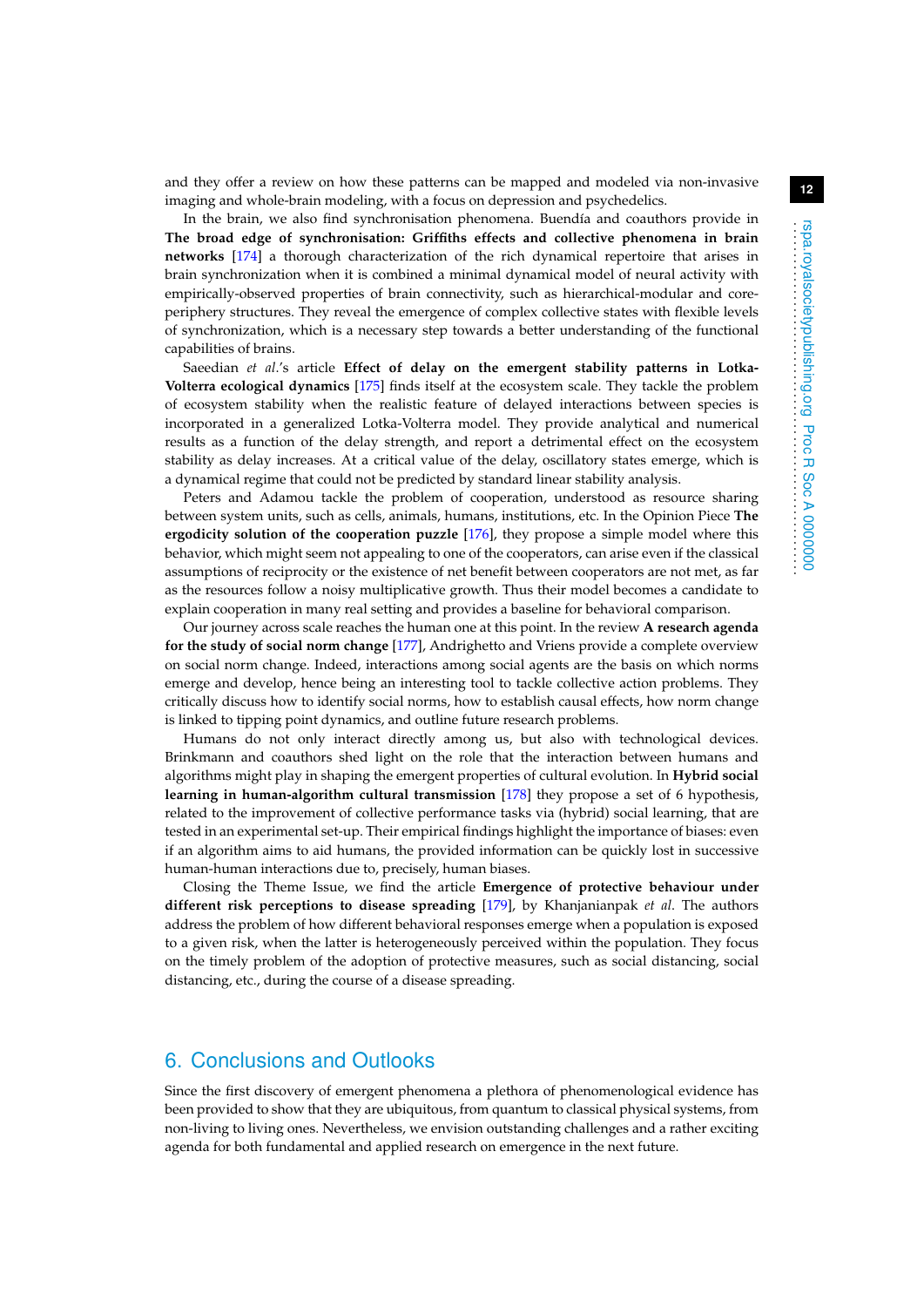On the one hand, many emergent processes exhibit similar properties  $-e.g.,$  cluster formation in critical physical systems consisting of many particles, and in social processes – and domainspecific peculiarities. Unraveling the building blocks of an emergent phenomenon in space, time, or both in space and time, is still an open problem: while similarities across disciplines suggest the existence of a few generative rules, thus increasing the likelihood of finding such mechanisms, the advances in this direction might be slowed down by domain-specific microscopic rules which might be difficult to reconcile within a comprehensive vision. It is worth remarking here that it is still not granted that such a comprehensive picture exists or if it useful at all. Moreover, even the inverse problem is an open challenge: predicting the macroscopic outcome(s) of a process, given the microscopic rules governing system's units might lead to the discovery of a new kind of universality classes. Recent advances in the latter are related to programmable pattern formation, for which there are interesting applications to the case of cellular systems with local signaling [\[180\]](#page-19-9).

On the other hand, the outcome of such an understanding at a fundamental level might open the door to countless applications in physics, biology and engineering, to mention a few ones. One might be able to design physical systems exhibiting (weakly) emergent properties, such as robot swarms able to self-assembly [\[181\]](#page-19-10), self-repair and exhibit high robustness to internal failures [\[182\]](#page-19-11), with the ultimate goal to engineer complex systems able to perform specific tasks and achieve human-designed goals. The basin of applications ranges from medicine to cybersecurity.

In a nutshell, in such robot swarms each unit communicates or interact only locally with its neighbors: all together they are able to generate flexible and scalable collective behaviors without relying on external infrastructures or centralized control, actively adapting in response to stimuli from the environment in which they are embedded. The interested reader is referred to [\[183\]](#page-19-12).

An emblematic example is given by large flocks of autonomous drones that seamlessly navigate in confined spaces [\[184\]](#page-19-13). Furthermore, it has been shown that robophysical systems known as "smarticles" – planar ensembles of periodically deforming smart, active particles – are able to generate endogenous phototaxis, a kind of locomotory movement occurring when a collective of organisms moves in response to presence or absence of light, thus providing a model to develop internal mechanical interactions to perform tasks without a centralized coordination [\[185\]](#page-19-14). As biological systems combine microscopic stochastic components to achieve a desired macroscopic function, such as cell migration in morphogenesis, tissue repair, and cancer [\[186\]](#page-19-15), robot swarms might achieve a similar behavior. Recently, it has been shown that robot swarms are able to mimic the behavior of labour division in ant colonies [\[187\]](#page-19-16) and herding worms [\[77\]](#page-15-13), undergoing shape transformations which make the system more robust to thermal stress or more energetically efficient.

In computer science, swarm learning, a machine learning explicitly based on decentralized approaches that rely on networks of learners, has outperformed the standard federating learning. Remarkably, it has been shown that it achieves better results than scenarios in which each node in the network learns separately [\[188\]](#page-19-17).

Such exciting advances in technological applications of self-organizing artificial systems, at both software and hardware level, might be employed to detect threats in IT systems and build robust security layers, as well as to accelerate the recovery of networked systems and infrastructures – e.g., telecommunications, power, water management, supply chain, so forth and so on – or reduce to gap to precision medicine with personalized clinical treatments.

Wrapping up, there is a great promise in unraveling the principles of emergent phenomena which could be potentially find groundbreaking application in material science, nanotechnology, medicine, engineering and computer science. If we are forced to summarize the concept of emergence by means of figurative language, we can safely assess that there were no lasagne encoded in the Big Bang.

#### Ethics. NA

Data Accessibility. NA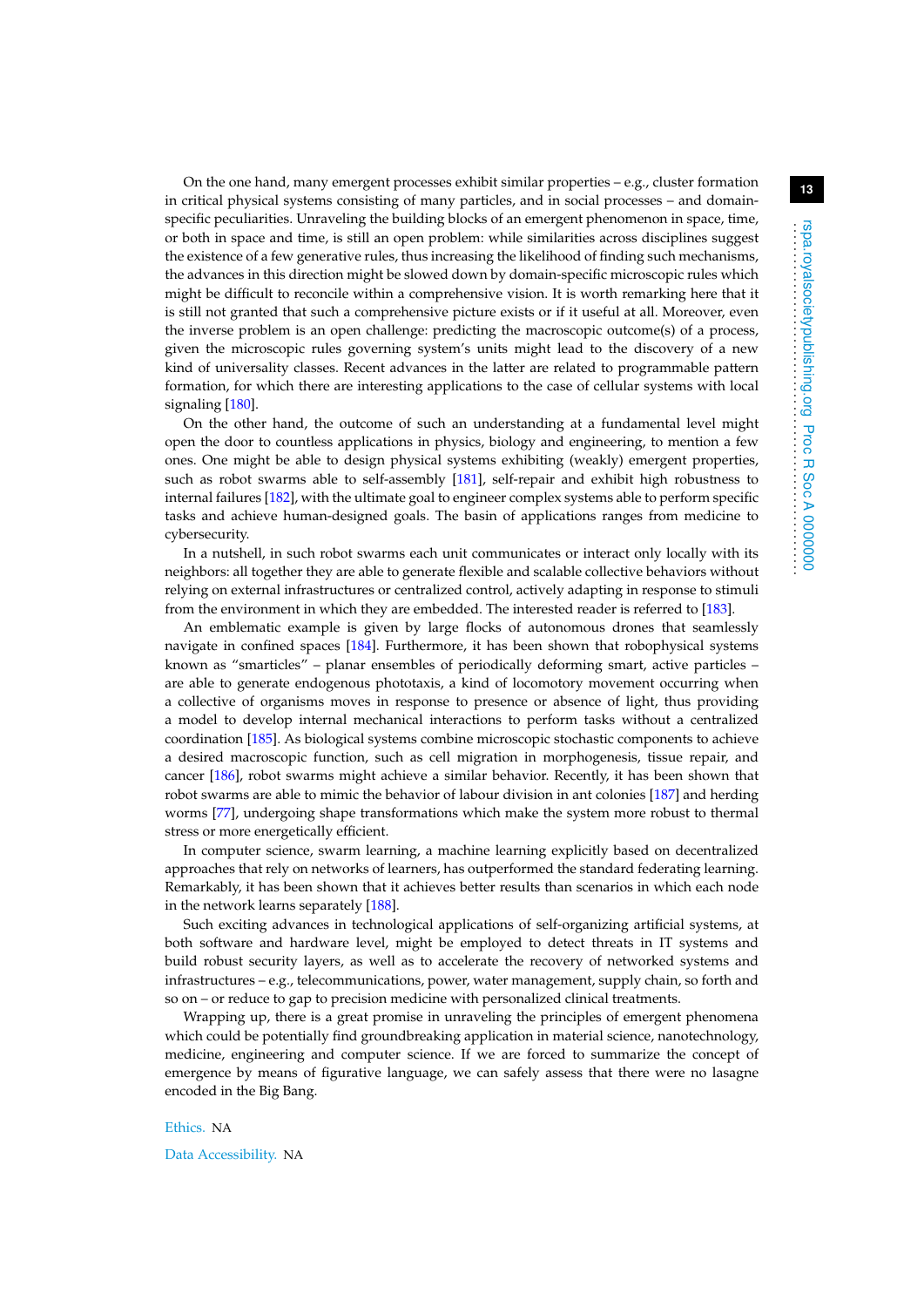Authors' Contributions. The authors contributed equally to this work.

Competing Interests. The authors declare no competing interests.

#### Funding. NA

Acknowledgements. The authors thank Ricard Solé for feedbacks about this manuscript, as well as Andrea Cavagna, Gemma De las Cuevas, Artemy Kolchinsky, Angelo Vulpiani, Sarah Imari Walker and Joana Xavier, for stimulating discussions on emergence, during the Complexity Webinars series organized by the CoMuNe Lab in 2021. We are also doubtlessly indebted to all the authors whose contributions give shape to the present Issue, as well as to all the referees that have contributed with their timely reviews and constructive comments. We also gratefully acknowledge the Commission Editor, Alice Power, for her constant support and help throughout.

Disclaimer. NA

#### **References**

- <span id="page-13-0"></span>1. Cox DL, Pines D. 2005 Complex adaptive matter: emergent phenomena in materials. *MRS bulletin* **30**, 425–432.
- <span id="page-13-1"></span>2. Koffka K. 1935 *Principles of gestalt psychology*. New York: Harcourt, Brace and Company.
- <span id="page-13-2"></span>3. Wheeler WM. 1926 Emergent evolution and the social. *Science* **64**, 433–440.
- <span id="page-13-3"></span>4. Wheeler W. 1927 *Emergent Evolution and the Social*. Number No. 11 in Emergent Evolution and the Social. K. Paul, Trench, Trubner & Company, Limited.
- <span id="page-13-4"></span>5. von Bertalanffy L. 1950 An Outline of General System Theory. *The British Journal for the Philosophy of Science* **1**, 134–165.
- <span id="page-13-5"></span>6. Ludwig von Bertalenffy K. 1951 General system theory–A new approach to unity of science. *Human Biology* **23**, 303–361.
- <span id="page-13-6"></span>7. Anderson PW. 1972 More is different. *Science* **177**, 393–396.
- <span id="page-13-7"></span>8. Nicolis G, Prigogine I. 1977 *Self-organization in nonequilibrium systems: From Dissipative Structures to Order through Fluctuations*. Wiley.
- <span id="page-13-8"></span>9. Bedau MA, Humphreys PE. 2008 *Emergence: Contemporary readings in philosophy and science.* MIT press.
- <span id="page-13-9"></span>10. Wolfram S. 1983 Statistical mechanics of cellular automata. *Reviews of Modern Physics* **55**, 601.
- <span id="page-13-10"></span>11. Cook M et al.. 2004 Universality in elementary cellular automata. *Complex Systems* **15**, 1–40.
- <span id="page-13-11"></span>12. Laughlin RB. 1999 Nobel lecture: Fractional quantization. *Reviews of Modern Physics* **71**, 863.
- <span id="page-13-12"></span>13. Gell-Mann M. 1994 *The quark and the jaguar: Adventures in the simple and the complex*. New York: Owl Books.
- <span id="page-13-13"></span>14. De Domenico M, Brockmann D, Camargo C, Gershenson C, Goldsmith D, Jeschonnek S, Kay L, Nichele S, Nicolás J, Schmickl T et al.. 2019 Complexity explained. .
- <span id="page-13-14"></span>15. Wilczek F. 2012 Origins of mass. *Central European Journal of Physics* **10**, 1021–1037.
- <span id="page-13-15"></span>16. Anderson PW. 1958 Absence of diffusion in certain random lattices. *Physical Review* **109**, 1492.
- <span id="page-13-16"></span>17. Bardeen J, Cooper LN, Schrieffer JR. 1957 Microscopic theory of superconductivity. *Physical Review* **106**, 162.
- <span id="page-13-17"></span>18. Editorial. 2020 Emergent superconductivity. *Nature Physics* **16**, 705–705.
- <span id="page-13-18"></span>19. Josephson BD. 1974 The discovery of tunnelling supercurrents. *Reviews of Modern Physics* **46**, 251.
- <span id="page-13-19"></span>20. v. Klitzing K, Dorda G, Pepper M. 1980 New Method for High-Accuracy Determination of the Fine-Structure Constant Based on Quantized Hall Resistance. *Physical Review Letters* **45**, 494–497.
- <span id="page-13-20"></span>21. Yennie D. 1987 Integral quantum Hall effect for nonspecialists. *Reviews of Modern Physics* **59**, 781.
- <span id="page-13-21"></span>22. Laughlin RB. 1981 Quantized Hall conductivity in two dimensions. *Physical Review B* **23**, 5632.
- 23. Tsui DC, Stormer HL, Gossard AC. 1982 Two-dimensional magnetotransport in the extreme quantum limit. *Physical Review Letters* **48**, 1559.
- <span id="page-13-22"></span>24. Laughlin RB. 1983 Anomalous quantum Hall effect: an incompressible quantum fluid with fractionally charged excitations. *Physical Review Letters* **50**, 1395.
- <span id="page-13-23"></span>25. Ahlers G, Grossmann S, Lohse D. 2009 Heat transfer and large scale dynamics in turbulent Rayleigh-Bénard convection. *Reviews of Modern Physics* **81**, 503.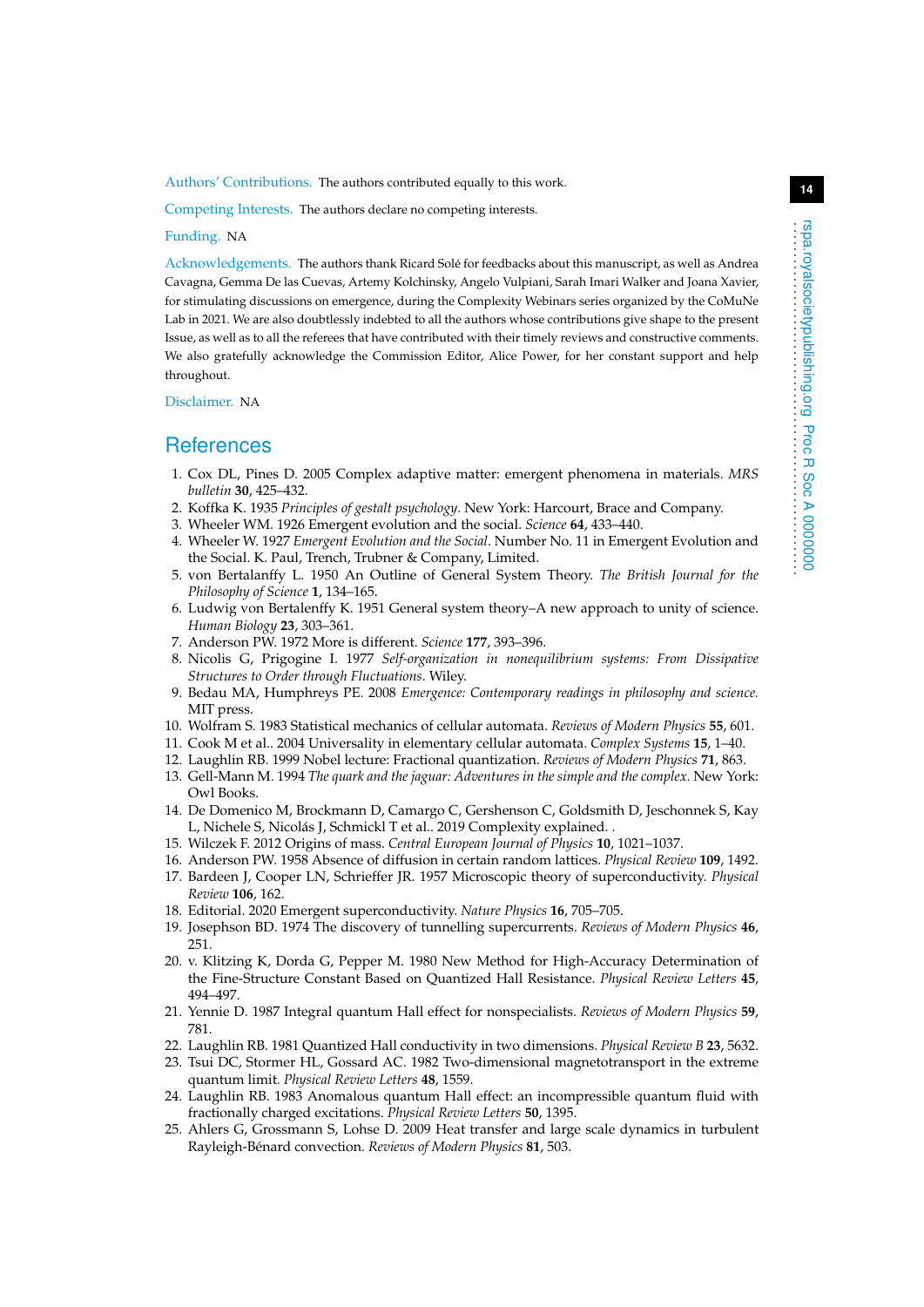- <span id="page-14-0"></span>26. Swinney HL. 1978 Hydrodynamic instabilities and the transition to turbulence. *Progress of Theoretical Physics Supplement* **64**, 164–175.
- <span id="page-14-1"></span>27. Benzi R, Paladin G, Parisi G, Vulpiani A. 1984 On the multifractal nature of fully developed turbulence and chaotic systems. *Journal of Physics A: Mathematical and General* **17**, 3521.
- <span id="page-14-2"></span>28. Lorenz EN. 1963 Deterministic Nonperiodic Flow. *Journal of the Atmospheric Sciences* **20**, 130– 141.
- <span id="page-14-3"></span>29. Turing AM. 1990 The chemical basis of morphogenesis. *Bulletin of Mathematical Biology* **52**, 153–197.
- <span id="page-14-4"></span>30. Meinhardt H. 1982 Models of biological pattern formation. *New York* **118**.
- <span id="page-14-5"></span>31. Ouyang Q, Swinney HL. 1991 Transition from a uniform state to hexagonal and striped Turing patterns. *Nature* **352**, 610–612.
- <span id="page-14-6"></span>32. Sherratt JA, Murray JD. 1990 Models of epidermal wound healing. *Proceedings of the Royal Society of London. Series B: Biological Sciences* **241**, 29–36.
- <span id="page-14-7"></span>33. Roques L, Bonnefon O. 2016 Modelling population dynamics in realistic landscapes with linear elements: A mechanistic-statistical reaction-diffusion approach. *PloS one* **11**, e0151217.
- <span id="page-14-8"></span>34. Pastor-Satorras R, Castellano C, Van Mieghem P, Vespignani A. 2015 Epidemic processes in complex networks. *Reviews of Modern Physics* **87**, 925.
- <span id="page-14-9"></span>35. Stanley HE, Wong VK. 1972 Introduction to phase transitions and critical phenomena. *American Journal of Physics* **40**, 927–928.
- 36. Wilson KG. 1975 The renormalization group: Critical phenomena and the Kondo problem. *Reviews of Modern Physics* **47**, 773–840.
- 37. Wilson KG. 1983 The renormalization group and critical phenomena. *Reviews of Modern Physics* **55**, 583.
- <span id="page-14-10"></span>38. Stanley HE. 1999 Scaling, universality, and renormalization: Three pillars of modern critical phenomena. *Reviews of Modern Physics* **71**, S358–S366.
- <span id="page-14-11"></span>39. De las Cuevas G, Cubitt TS. 2016 Simple universal models capture all classical spin physics. *Science* **351**, 1180–1183.
- <span id="page-14-12"></span>40. Domany E, Kinzel W. 1984 Equivalence of cellular automata to Ising models and directed percolation. *Physical review letters* **53**, 311.
- <span id="page-14-13"></span>41. Bak P, Tang C, Wiesenfeld K. 1987 Self-organized criticality: An explanation of the 1/fnoise. *Physical Review Letters* **59**, 381–384.
- <span id="page-14-14"></span>42. Bak P, Tang C, Wiesenfeld K. 1988 Self-organized criticality. *Physical Review A* **38**, 364.
- <span id="page-14-15"></span>43. Vespignani A, Dickman R, Muñoz MA, Zapperi S. 1998 Driving, Conservation, and Absorbing States in Sandpiles. *Physical Review Letters* **81**, 5676–5679.
- <span id="page-14-16"></span>44. Bak P. 1996 *How Nature Works*. Springer New York.
- <span id="page-14-17"></span>45. Turcotte DL. 1999 Self-organized criticality. *Reports on Progress in Physics* **62**, 1377–1429.
- <span id="page-14-18"></span>46. Bateson G. 1972 *Steps to an Ecology of Mind*. University of Chicago Press.
- <span id="page-14-19"></span>47. Shannon CE. 1948 A Mathematical Theory of Communication. *Bell System Technical Journal* **27**, 379–423.
- <span id="page-14-20"></span>48. Adami C. 2016 What is information?. *Philosophical Transactions of the Royal Society A: Mathematical, Physical and Engineering Sciences* **374**, 20150230.
- <span id="page-14-21"></span>49. Ashby WR. 1947 Principles of the Self-Organizing Dynamic System. *The Journal of General Psychology* **37**, 125–128.
- <span id="page-14-22"></span>50. Ashby WR. 1962 Principles of the self-organizing system. In v. Foerster H, Zopf GW, editors, *Principles of Self-Organization: Transactions of the University of Illinois Symposium* pp. 255–278. London: Pergamon.
- <span id="page-14-23"></span>51. Von Foerster H. 2003 On self-organizing systems and their environments. In *Understanding Understanding* pp. 1–19. Springer, New York, NY.
- <span id="page-14-24"></span>52. Abel DL, Trevors JT. 2006 Self-organization vs. self-ordering events in life-origin models. *Physics of Life Reviews* **3**, 211–228.
- <span id="page-14-25"></span>53. Schrödinger E. 1944 *What is life*. Cambridge University Press.
- <span id="page-14-26"></span>54. Friston K. 2013 Life as we know it. *Journal of the Royal Society Interface* **10**, 20130475.
- <span id="page-14-27"></span>55. Gilbert W. 1986 Origin of life: The RNA world. *Nature* **319**, 618–618.
- 56. Maher KA, Stevenson DJ. 1988 Impact frustration of the origin of life. *Nature* **331**, 612–614.
- 57. Martin W, Baross J, Kelley D, Russell MJ. 2008 Hydrothermal vents and the origin of life. *Nature Reviews Microbiology* **6**, 805–814.
- 58. Rasmussen S, Chen L, Deamer D, Krakauer DC, Packard NH, Stadler PF, Bedau MA. 2004 Transitions from nonliving to living matter. *Science* **303**, 963–965.

. . . . . . . . . . . . . . . . . . . . . . . . . . . . . . . . . . . . . . . . . . . . . . . . . . . . . . . . . .

**Proc R Soc A 0000000**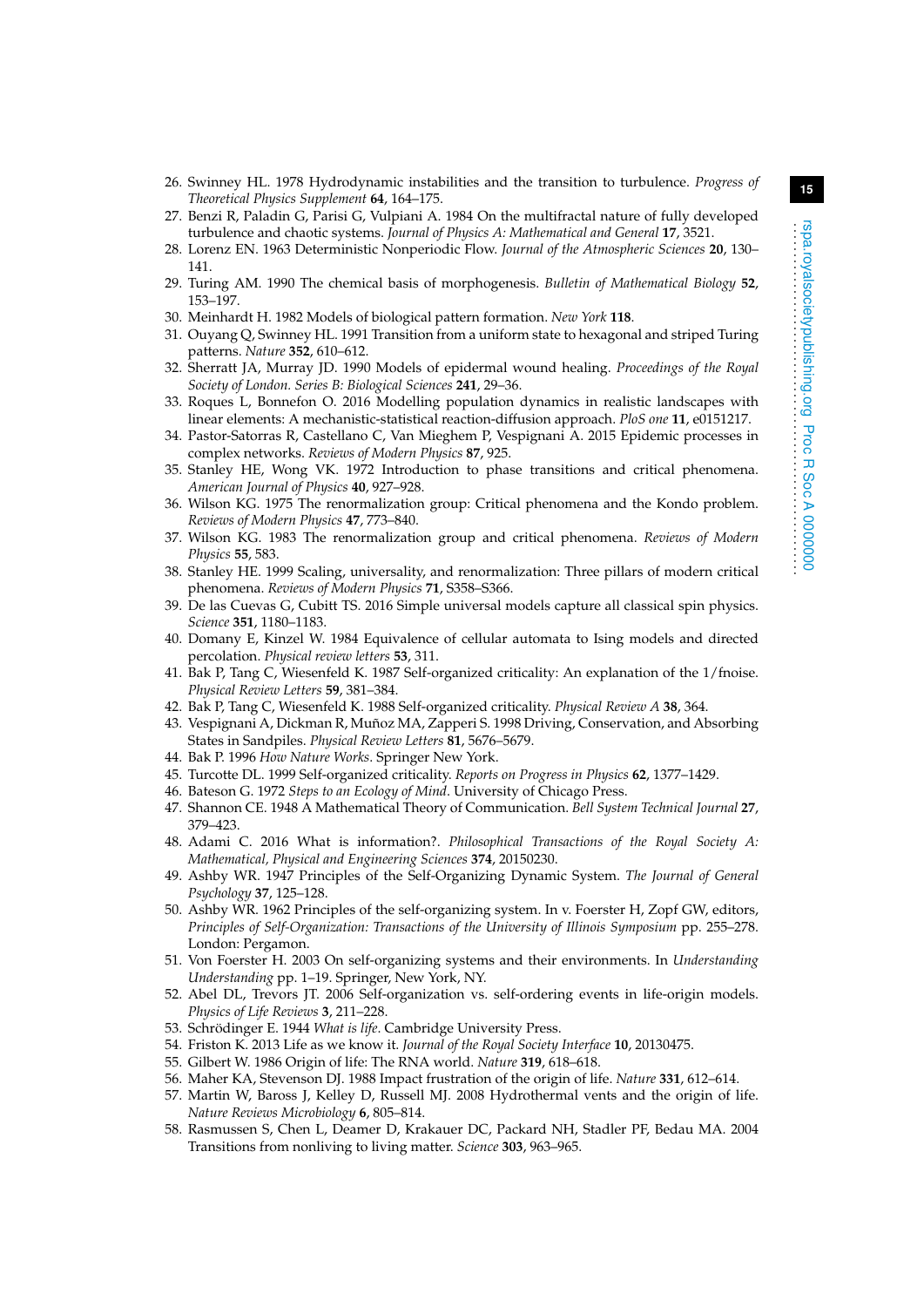- 59. Vasas V, Szathmary E, Santos M. 2010 Lack of evolvability in self-sustaining autocatalytic networks constraints metabolism-first scenarios for the origin of life. *Proceedings of the National Academy of Sciences* **107**, 1470–1475.
- 60. Seoane LF, Solé RV. 2018 Information theory, predictability and the emergence of complex life. *Royal Society Open Science* **5**, 172221.
- <span id="page-15-0"></span>61. Javaux EJ. 2019 Challenges in evidencing the earliest traces of life. *Nature* **572**, 451–460.
- <span id="page-15-1"></span>62. Wołos A, Roszak R, Żądło-Dobrowolska A, Beker W, Mikulak-Klucznik B, Spólnik G, Dygas M, Szymkuć S, Grzybowski BA. 2020 Synthetic connectivity, emergence, and self-regeneration in the network of prebiotic chemistry. *Science* **369**.
- <span id="page-15-2"></span>63. Subramanian H, Brown J, Gatenby R. 2020 Prebiotic competition and evolution in selfreplicating polynucleotides can explain the properties of DNA/RNA in modern living systems. *BMC Evolutionary Biology* **20**.
- <span id="page-15-3"></span>64. Horowitz JM, England JL. 2017 Spontaneous fine-tuning to environment in many-species chemical reaction networks. *Proceedings of the National Academy of Sciences* **114**, 7565–7570.
- <span id="page-15-4"></span>65. Kauffman S. 1969 Homeostasis and Differentiation in Random Genetic Control Networks. *Nature* **224**, 177–178.
- <span id="page-15-5"></span>66. Márquez-Zacarías P, Pineau RM, Gomez M, Veliz-Cuba A, Murrugarra D, Ratcliff WC, Niklas KJ. 2021 Evolution of cellular differentiation: from hypotheses to models. *Trends in Ecology & Evolution* **36**, 49–60.
- <span id="page-15-6"></span>67. Hutchison CA, Chuang RY, Noskov VN, Assad-Garcia N, Deerinck TJ, Ellisman MH, Gill J, Kannan K, Karas BJ, Ma L, Pelletier JF, Qi ZQ, Richter RA, Strychalski EA, Sun L, Suzuki Y, Tsvetanova B, Wise KS, Smith HO, Glass JI, Merryman C, Gibson DG, Venter JC. 2016 Design and synthesis of a minimal bacterial genome. *Science* **351**.
- <span id="page-15-7"></span>68. Solé RV, Munteanu A, Rodriguez-Caso C, Macía J. 2007 Synthetic protocell biology: from reproduction to computation. *Philosophical Transactions of the Royal Society B: Biological Sciences* **362**, 1727–1739.
- 69. Solé R, Ollé-Vila A, Vidiella B, Duran-Nebreda S, Conde-Pueyo N. 2018 The road to synthetic multicellularity. *Current Opinion in Systems Biology* **7**, 60–67.
- 70. Kriegman S, Blackiston D, Levin M, Bongard J. 2020 A scalable pipeline for designing reconfigurable organisms. *Proceedings of the National Academy of Sciences* **117**, 1853–1859.
- 71. Levin M, Bongard J, Lunshof JE. 2020 Applications and ethics of computer-designed organisms. *Nature Reviews Molecular Cell Biology* **21**, 655–656.
- <span id="page-15-8"></span>72. Blackiston D, Lederer E, Kriegman S, Garnier S, Bongard J, Levin M. 2021 A cellular platform for the development of synthetic living machines. *Science Robotics* **6**.
- <span id="page-15-9"></span>73. Wilke CO, Wang JL, Ofria C, Lenski RE, Adami C. 2001 Evolution of digital organisms at high mutation rates leads to survival of the flattest. *Nature* **412**, 331–333.
- <span id="page-15-10"></span>74. Lenski RE, Ofria C, Pennock RT, Adami C. 2003 The evolutionary origin of complex features. *Nature* **423**, 139–144.
- <span id="page-15-11"></span>75. Tero A, Takagi S, Saigusa T, Ito K, Bebber DP, Fricker MD, Yumiki K, Kobayashi R, Nakagaki T. 2010 Rules for biologically inspired adaptive network design. *Science* **327**, 439–442.
- <span id="page-15-12"></span>76. Hopfield JJ. 1982 Neural networks and physical systems with emergent collective computational abilities. *Proceedings of the National Academy of Sciences* **79**, 2554–2558.
- <span id="page-15-13"></span>77. Ozkan-Aydin Y, Goldman DI, Bhamla MS. 2021 Collective dynamics in entangled worm and robot blobs. *Proceedings of the National Academy of Sciences* **118**, e2010542118.
- <span id="page-15-14"></span>78. Chialvo DR, Millonas MM. 1995 How swarms build cognitive maps. In *The biology and technology of intelligent autonomous agents* pp. 439–450. Springer.
- <span id="page-15-15"></span>79. Peleg O, Peters JM, Salcedo MK, Mahadevan L. 2018 Collective mechanical adaptation of honeybee swarms. *Nature Physics* **14**, 1193–1198.
- <span id="page-15-16"></span>80. Couzin ID, Krause J, Franks NR, Levin SA. 2005 Effective leadership and decision-making in animal groups on the move. *Nature* **433**, 513–516.
- <span id="page-15-17"></span>81. Sridhar VH, Li L, Gorbonos D, Nagy M, Schell BR, Sorochkin T, Gov NS, Couzin ID. 2021 The geometry of decision-making in individuals and collectives. *Proceedings of the National Academy of Sciences* **118**, e2102157118.
- <span id="page-15-18"></span>82. Couzin ID. 2009 Collective cognition in animal groups. *Trends in Cognitive Sciences* **13**, 36–43.
- <span id="page-15-19"></span>83. Hamilton W. 1971 Geometry for the selfish herd. *Journal of Theoretical Biology* **31**, 295–311.
- <span id="page-15-20"></span>84. Caraco T, Martindale S, Pulliam HR. 1980 Avian flocking in the presence of a predator. *Nature* **285**, 400–401.
- <span id="page-15-21"></span>85. Clark CW, Mangel M. 1984 Foraging and Flocking Strategies: Information in an Uncertain Environment. *The American Naturalist* **123**, 626–641.

. . . . . . . . . . . . . . . . . . . . . . . . . . . . . . . . . . . . . . . . . . . . . . . . . . . . . . . . . .

**Proc R Soc A 0000000**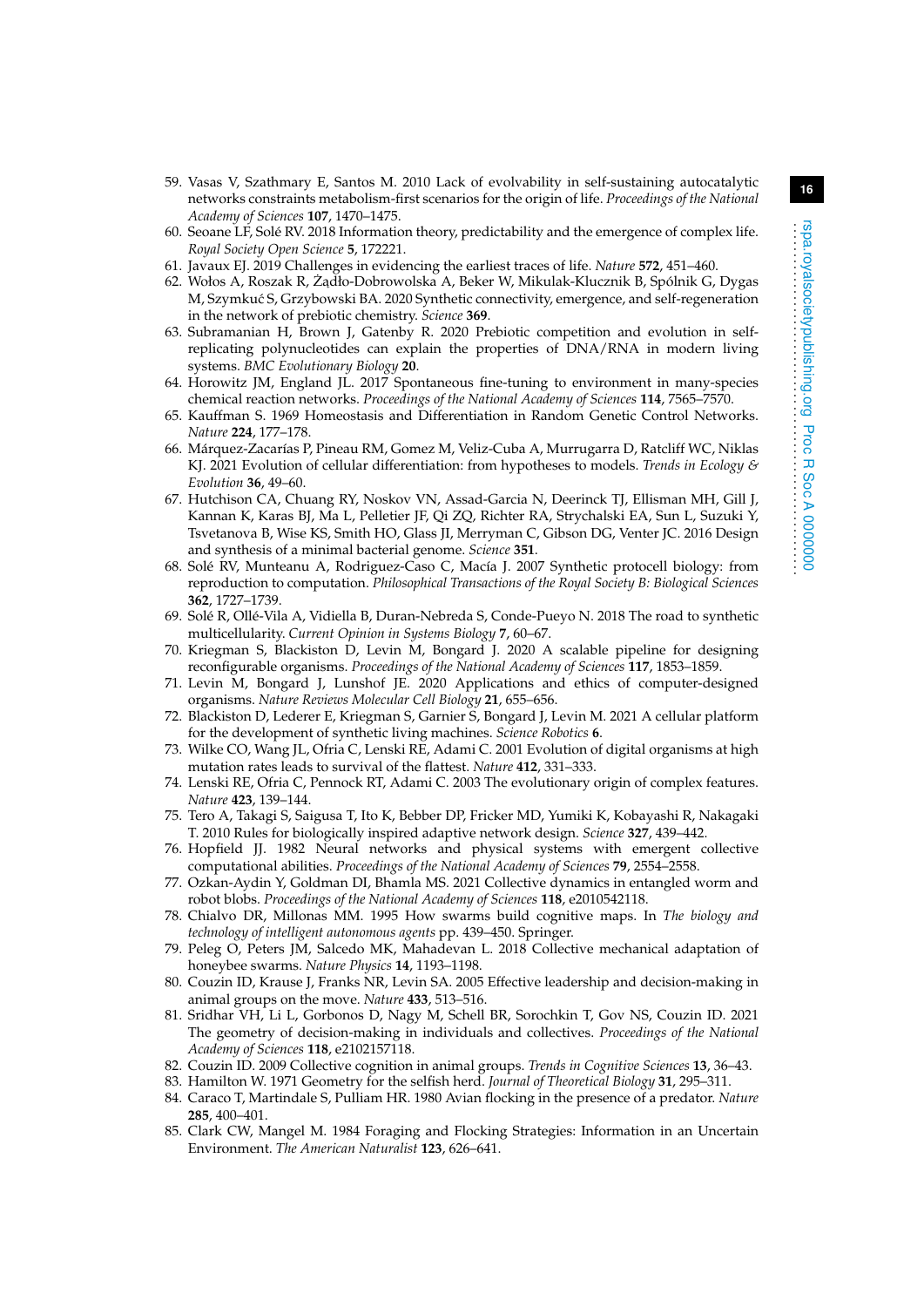- <span id="page-16-0"></span>86. Ryer CH, Olla BL. 1991 Information transfer and the facilitation and inhibition of feeding in a schooling fish. *Environmental Biology of Fishes* **30**, 317–323.
- 87. Katz Y, Tunstrom K, Ioannou CC, Huepe C, Couzin ID. 2011 Inferring the structure and dynamics of interactions in schooling fish. *Proceedings of the National Academy of Sciences* **108**, 18720–18725.
- <span id="page-16-1"></span>88. Tunstrøm K, Katz Y, Ioannou CC, Huepe C, Lutz MJ, Couzin ID. 2013 Collective States, Multistability and Transitional Behavior in Schooling Fish. *PLoS Computational Biology* **9**, e1002915.
- <span id="page-16-2"></span>89. Bialek W, Cavagna A, Giardina I, Mora T, Silvestri E, Viale M, Walczak AM. 2012 Statistical mechanics for natural flocks of birds. *Proceedings of the National Academy of Sciences* **109**, 4786– 4791.
- 90. Vicsek T, Zafeiris A. 2012 Collective motion. *Physics Reports* **517**, 71–140.
- 91. Cavagna A, Giardina I, Ginelli F. 2013 Boundary Information Inflow Enhances Correlation in Flocking. *Physical Review Letters* **110**.
- 92. Mora T, Walczak AM, Castello LD, Ginelli F, Melillo S, Parisi L, Viale M, Cavagna A, Giardina I. 2016 Local equilibrium in bird flocks. *Nature Physics* **12**, 1153–1157.
- <span id="page-16-3"></span>93. Cavagna A, Giardina I, Grigera TS. 2018 The physics of flocking: Correlation as a compass from experiments to theory. *Physics Reports* **728**, 1–62.
- <span id="page-16-4"></span>94. Ball P. 2004 *Critical mass: How one thing leads to another*. Macmillan.
- <span id="page-16-5"></span>95. Schelling TC. 1971 Dynamic models of segregation. *Journal of Mathematical Sociology* **1**, 143– 186.
- <span id="page-16-7"></span><span id="page-16-6"></span>96. Baronchelli A. 2018 The emergence of consensus: a primer. *Royal Society Open Science* **5**, 172189. 97. Helbing D. 2001 Traffic and related self-driven many-particle systems. *Reviews of Modern Physics* **73**, 1067.
- <span id="page-16-8"></span>98. Bettencourt LM, Lobo J, Helbing D, Kühnert C, West GB. 2007 Growth, innovation, scaling, and the pace of life in cities. *Proceedings of the National Academy of Sciences* **104**, 7301–7306.
- 99. Bettencourt LM. 2013 The origins of scaling in cities. *Science* **340**, 1438–1441.
- <span id="page-16-9"></span>100. Barthelemy M. 2016 *The structure and dynamics of cities*. Cambridge University Press.
- <span id="page-16-10"></span>101. Barthelemy M. 2019 The statistical physics of cities. *Nature Reviews Physics* **1**, 406–415.
- <span id="page-16-11"></span>102. Verbavatz V, Barthelemy M. 2020 The growth equation of cities. *Nature* **587**, 397–401.
- <span id="page-16-12"></span>103. Boccaletti S, Latora V, Moreno Y, Chavez M, Hwang DU. 2006 Complex networks: Structure and dynamics. *Physics Reports* **424**, 175–308.
- <span id="page-16-13"></span>104. De Domenico M, Solé-Ribalta A, Cozzo E, Kivelä M, Moreno Y, Porter MA, Gómez S, Arenas A. 2013 Mathematical formulation of multilayer networks. *Physical Review X* **3**, 041022.
- <span id="page-16-14"></span>105. Artime O, Benigni B, Bertagnolli G, d'Andrea V, Gallotti R, Ghavasieh A, Raimondo S, De Domenico M. 2022 *Multilayer Network Science*. Cambridge University Press.
- <span id="page-16-15"></span>106. Suweis S, Simini F, Banavar JR, Maritan A. 2013 Emergence of structural and dynamical properties of ecological mutualistic networks. *Nature* **500**, 449–452.
- <span id="page-16-16"></span>107. Barabási AL, Albert R. 1999 Emergence of scaling in random networks. *Science* **286**, 509–512.
- <span id="page-16-17"></span>108. D'Souza RM, Gómez-Gardenes J, Nagler J, Arenas A. 2019 Explosive phenomena in complex networks. *Advances in Physics* **68**, 123–223.
- <span id="page-16-18"></span>109. Simon HA. 1962 The Architecture of Complexity. *Proceedings of the American Philosophical Society* **106**.
- <span id="page-16-19"></span>110. Simon HA. 1977 The Organization of Complex Systems. In *Models of Discovery* pp. 245–261. Springer Netherlands.
- <span id="page-16-20"></span>111. Newman ME. 2012 Communities, modules and large-scale structure in networks. *Nature Physics* **8**, 25–31.
- 112. Fortunato S, Hric D. 2016 Community detection in networks: A user guide. *Physics Reports* **659**, 1–44.
- <span id="page-16-21"></span>113. Peixoto T. 2019 Bayesian Stochastic Blockmodeling. In *Advances in Network Clustering and Blockmodeling* pp. 289–332. Wiley.
- <span id="page-16-22"></span>114. Ravasz E, Somera AL, Mongru DA, Oltvai ZN, Barabási AL. 2002 Hierarchical organization of modularity in metabolic networks. *Science* **297**, 1551–1555.
- 115. Ravasz E, Barabási AL. 2003 Hierarchical organization in complex networks. *Physical Review E* **67**, 026112.
- 116. Han JDJ, Bertin N, Hao T, Goldberg DS, Berriz GF, Zhang LV, Dupuy D, Walhout AJ, Cusick ME, Roth FP et al.. 2004 Evidence for dynamically organized modularity in the yeast protein– protein interaction network. *Nature* **430**, 88–93.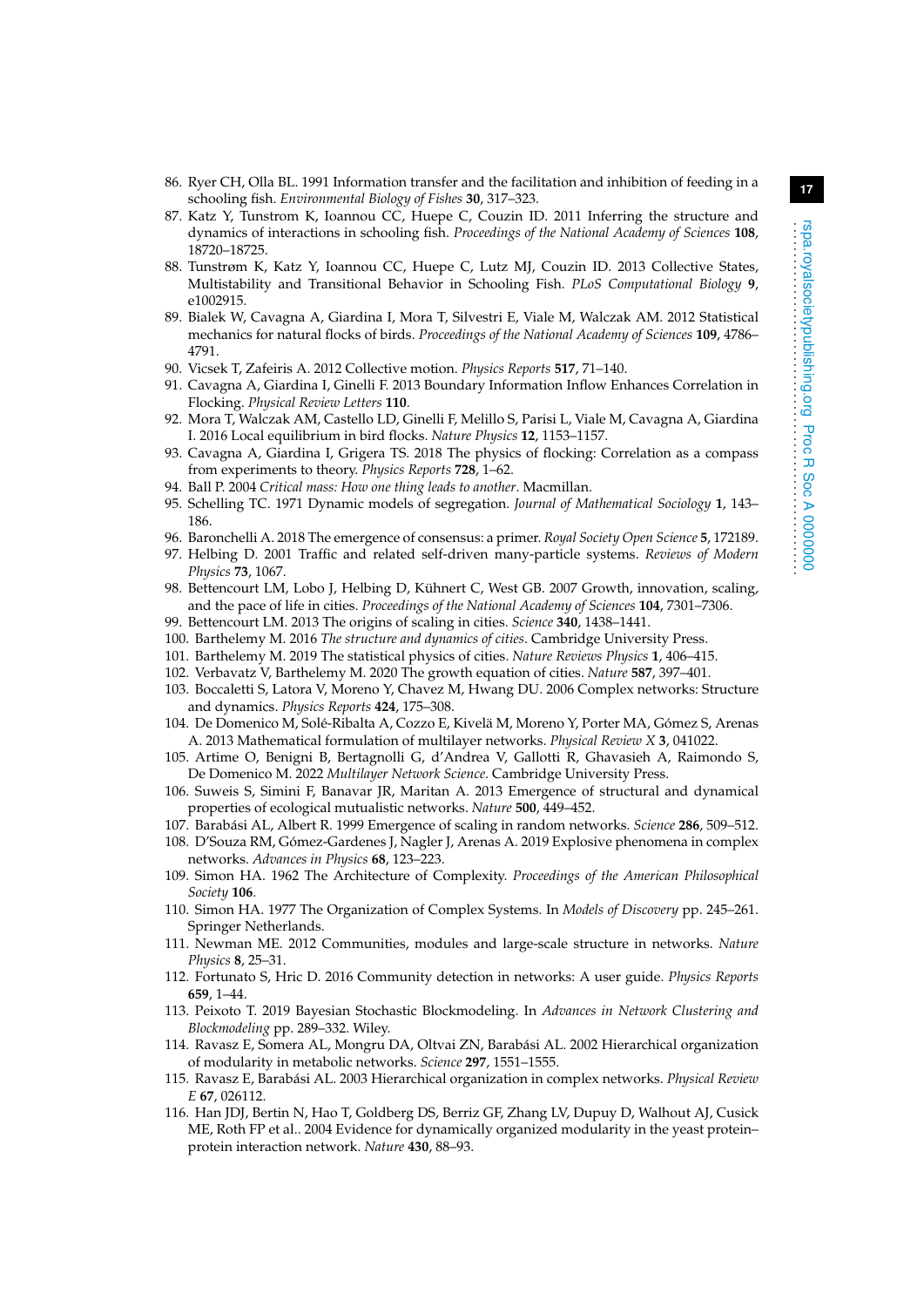- 117. Guimera R, Amaral LAN. 2005 Functional cartography of complex metabolic networks. *Nature* **433**, 895–900.
- 118. Colizza V, Flammini A, Serrano MA, Vespignani A. 2006 Detecting rich-club ordering in complex networks. *Nature Physics* **2**, 110–115.
- 119. Hintze A, Adami C. 2008 Evolution of complex modular biological networks. *PLoS Computational Biology* **4**, e23.
- 120. Taylor IW, Linding R, Warde-Farley D, Liu Y, Pesquita C, Faria D, Bull S, Pawson T, Morris Q, Wrana JL. 2009 Dynamic modularity in protein interaction networks predicts breast cancer outcome. *Nature Biotechnology* **27**, 199–204.
- 121. Bullmore E, Sporns O. 2012 The economy of brain network organization. *Nature Reviews Neuroscience* **13**, 336–349.
- 122. Ghavasieh A, Nicolini C, De Domenico M. 2020 Statistical physics of complex information dynamics. *Physical Review E* **102**, 052304.
- <span id="page-17-0"></span>123. Bertagnolli G, Gallotti R, De Domenico M. 2021 Quantifying efficient information exchange in real network flows. *Communications Physics* **4**, 1–10.
- <span id="page-17-1"></span>124. Boguna M, Bonamassa I, De Domenico M, Havlin S, Krioukov D, Serrano MÁ. 2021 Network geometry. *Nature Reviews Physics* **3**, 114–135.
- <span id="page-17-2"></span>125. Gao J, Buldyrev SV, Stanley HE, Havlin S. 2012 Networks formed from interdependent networks. *Nature Physics* **8**, 40–48.
- <span id="page-17-3"></span>126. Mucha PJ, Richardson T, Macon K, Porter MA, Onnela JP. 2010 Community structure in timedependent, multiscale, and multiplex networks. *Science* **328**, 876–878.
- 127. Boccaletti S, Bianconi G, Criado R, Del Genio CI, Gómez-Gardenes J, Romance M, Sendina-Nadal I, Wang Z, Zanin M. 2014 The structure and dynamics of multilayer networks. *Physics Reports* **544**, 1–122.
- 128. Kivelä M, Arenas A, Barthelemy M, Gleeson JP, Moreno Y, Porter MA. 2014 Multilayer networks. *Journal of Complex Networks* **2**, 203–271.
- <span id="page-17-4"></span>129. De Domenico M, Granell C, Porter MA, Arenas A. 2016 The physics of spreading processes in multilayer networks. *Nature Physics* **12**, 901–906.
- <span id="page-17-5"></span>130. Burda Z, Duda J, Luck JM, Waclaw B. 2009 Localization of the maximal entropy random walk. *Physical Review Letters* **102**, 160602.
- <span id="page-17-6"></span>131. Kuramoto Y. 1975 International symposium on mathematical problems in theoretical physics. *Lecture notes in Physics* **30**, 420.
- 132. Acebrón JA, Bonilla LL, Vicente CJP, Ritort F, Spigler R. 2005 The Kuramoto model: A simple paradigm for synchronization phenomena. *Reviews of Modern Physics* **77**, 137.
- 133. Arenas A, Díaz-Guilera A, Kurths J, Moreno Y, Zhou C. 2008 Synchronization in complex networks. *Physics Reports* **469**, 93–153.
- <span id="page-17-7"></span>134. Rodrigues FA, Peron TKD, Ji P, Kurths J. 2016 The Kuramoto model in complex networks. *Physics Reports* **610**, 1–98.
- <span id="page-17-8"></span>135. Gómez-Gardenes J, Gómez S, Arenas A, Moreno Y. 2011 Explosive synchronization transitions in scale-free networks. *Physical Review Letters* **106**, 128701.
- <span id="page-17-9"></span>136. O'Keeffe KP, Hong H, Strogatz SH. 2017 Oscillators that sync and swarm. *Nature Communications* **8**, 1–13.
- <span id="page-17-10"></span>137. Ghosh D, Frasca M, Rizzo A, Majhi S, Rakshit S, Alfaro-Bittner K, Boccaletti S. 2022 The synchronized dynamics of time-varying networks. *Physics Reports* **949**, 1–63.
- <span id="page-17-11"></span>138. Granell C, Gómez S, Arenas A. 2013 Dynamical interplay between awareness and epidemic spreading in multiplex networks. *Physical Review Letters* **111**, 128701.
- 139. Sanz J, Xia CY, Meloni S, Moreno Y. 2014 Dynamics of interacting diseases. *Physical Review X* **4**, 041005.
- <span id="page-17-12"></span>140. Castioni P, Gallotti R, De Domenico M. 2021 Critical behavior in interdependent spatial spreading processes with distinct characteristic time scales. *Communications Physics* **4**, 1–10.
- <span id="page-17-13"></span>141. Barrat A, Barthelemy M, Vespignani A. 2008 *Dynamical processes on complex networks*. Cambridge University Press.
- <span id="page-17-14"></span>142. Li M, Liu RR, Lü L, Hu MB, Xu S, Zhang YC. 2021 Percolation on complex networks: Theory and application. *Physics Reports*.
- <span id="page-17-15"></span>143. Albert R, Jeong H, Barabási AL. 2000 Error and attack tolerance of complex networks. *Nature* **406**, 378–382.
- 144. Holme P, Kim BJ, Yoon CN, Han SK. 2002 Attack vulnerability of complex networks. *Physical Review E* **65**, 056109.

. . . . . . . . . . . . . . . . . . . . . . . . . . . . . . . . . . . . . . . . . . . . . . . . . . . . . . . . . .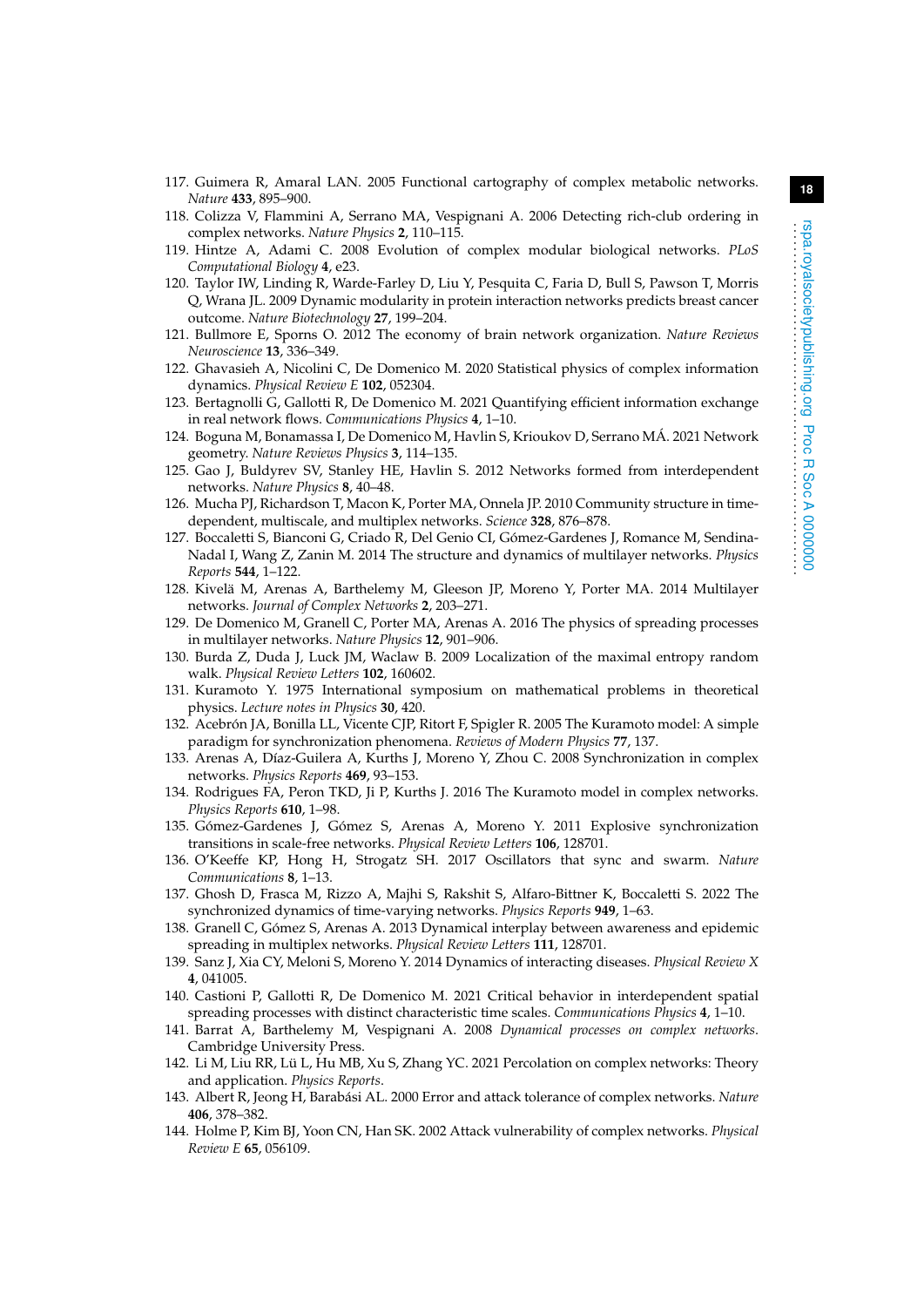- <span id="page-18-1"></span><span id="page-18-0"></span>146. Artime O, De Domenico M. 2021 Percolation on feature-enriched interconnected systems. *Nature Communications* **12**, 1–12.
- <span id="page-18-2"></span>147. Goltsev AV, Dorogovtsev SN, Mendes JFF. 2006 k-core (bootstrap) percolation on complex networks: Critical phenomena and nonlocal effects. *Physical Review E* **73**, 056101.
- 148. Baxter GJ, Dorogovtsev SN, Goltsev AV, Mendes JF. 2010 Bootstrap percolation on complex networks. *Physical Review E* **82**, 011103.
- <span id="page-18-3"></span>149. Achlioptas D, D'Souza RM, Spencer J. 2009 Explosive percolation in random networks. *Science* **323**, 1453–1455.
- <span id="page-18-4"></span>150. Son SW, Bizhani G, Christensen C, Grassberger P, Paczuski M. 2012 Percolation theory on interdependent networks based on epidemic spreading. *Europhysics Letters* **97**, 16006.
- <span id="page-18-5"></span>151. Radicchi F. 2015 Percolation in real interdependent networks. *Nature Physics* **11**, 597–602.
- <span id="page-18-6"></span>152. Watts DJ. 2002 A simple model of global cascades on random networks. *Proceedings of the National Academy of Sciences* **99**, 5766–5771.
- 153. Motter AE, Lai YC. 2002 Cascade-based attacks on complex networks. *Physical Review E* **66**, 065102.
- 154. Brummitt CD, D'Souza RM, Leicht EA. 2012 Suppressing cascades of load in interdependent networks. *Proceedings of the National Academy of Sciences* **109**, E680–E689.
- 155. Yu Y, Xiao G, Zhou J, Wang Y, Wang Z, Kurths J, Schellnhuber HJ. 2016 System crash as dynamics of complex networks. *Proceedings of the National Academy of Sciences* **113**, 11726– 11731.
- 156. Huang X, Vodenska I, Havlin S, Stanley HE. 2013 Cascading failures in bi-partite graphs: model for systemic risk propagation. *Scientific Reports* **3**, 1–9.
- <span id="page-18-7"></span>157. Shekhtman LM, Danziger MM, Havlin S. 2016 Recent advances on failure and recovery in networks of networks. *Chaos, Solitons & Fractals* **90**, 28–36.
- <span id="page-18-8"></span>158. Buldyrev SV, Parshani R, Paul G, Stanley HE, Havlin S. 2010 Catastrophic cascade of failures in interdependent networks. *Nature* **464**, 1025–1028.
- <span id="page-18-9"></span>159. De Domenico M, Solé-Ribalta A, Gómez S, Arenas A. 2014 Navigability of interconnected networks under random failures. *Proceedings of the National Academy of Sciences* **111**, 8351–8356.
- <span id="page-18-10"></span>160. Chalmers D. 2006 Strong and Weak Emergence. In Davies P, Clayton P, editors, *The Re-Emergence of Emergence: The Emergentist Hypothesis From Science to Religion*. Oxford University Press.
- <span id="page-18-11"></span>161. Bedau MA. 1997 Weak emergence. *Philosophical perspectives* **11**, 375–399.
- <span id="page-18-12"></span>162. Gardner M. 1970 The Fantastic Combinations of John Conway's New Solitaire Game "Life". *Scientific American* **223**, 20–123.
- <span id="page-18-13"></span>163. Ney PM, Notarnicola S, Montangero S, Morigi G. 2022 Entanglement in the quantum Game of Life. *Physical Review A* **105**, 012416.
- <span id="page-18-14"></span>164. Abrahão FS, Zenil H. 2022 Emergence and algorithmic information dynamics of systems and observers. *Philosophical Transactions of the Royal Society A: Mathematical, Physical and Engineering Sciences* **380**, 20200429.
- <span id="page-18-15"></span>165. Mediano PAM, Rosas FE, Luppi AI, Jensen HJ, Seth AK, Barrett AB, Carhart-Harris RL, Bor D. 2022 Greater than the parts: A review of the information decomposition approach to causal emergence. *Philosophical Transactions of the Royal Society A: Mathematical, Physical and Engineering Sciences* **380**, 20210246.
- <span id="page-18-16"></span>166. Varley TF, Hoel E. 2022 Emergence as the conversion of information: A unifying theory. *Philosophical Transactions of the Royal Society A: Mathematical, Physical and Engineering Sciences* **380**, 20210150.
- <span id="page-18-17"></span>167. Adami C, Nitash CG. 2022 Emergence of functional information from multivariate correlations. *Philosophical Transactions of the Royal Society A: Mathematical, Physical and Engineering Sciences* **380**, 20210250.
- <span id="page-18-18"></span>168. Wolpert DH. 2022 Strengthened second law for multi-dimensional systems coupled to multiple thermodynamic reservoirs. *Philosophical Transactions of the Royal Society A: Mathematical, Physical and Engineering Sciences* **380**, 20200428.
- <span id="page-18-19"></span>169. Sokolov B, Rossi MAC, García-Pérez G, Maniscalco S. 2022 Emergent entanglement structures and self-similarity in quantum spin chains. *Philosophical Transactions of the Royal Society A: Mathematical, Physical and Engineering Sciences* **380**, 20200421.
- <span id="page-18-20"></span>170. Nader S, Sebastianelli L, Mansy SS. 2022 Protometabolism as out-of-equilibrium chemistry. *Philosophical Transactions of the Royal Society A: Mathematical, Physical and Engineering Sciences* **380**, 20200423.